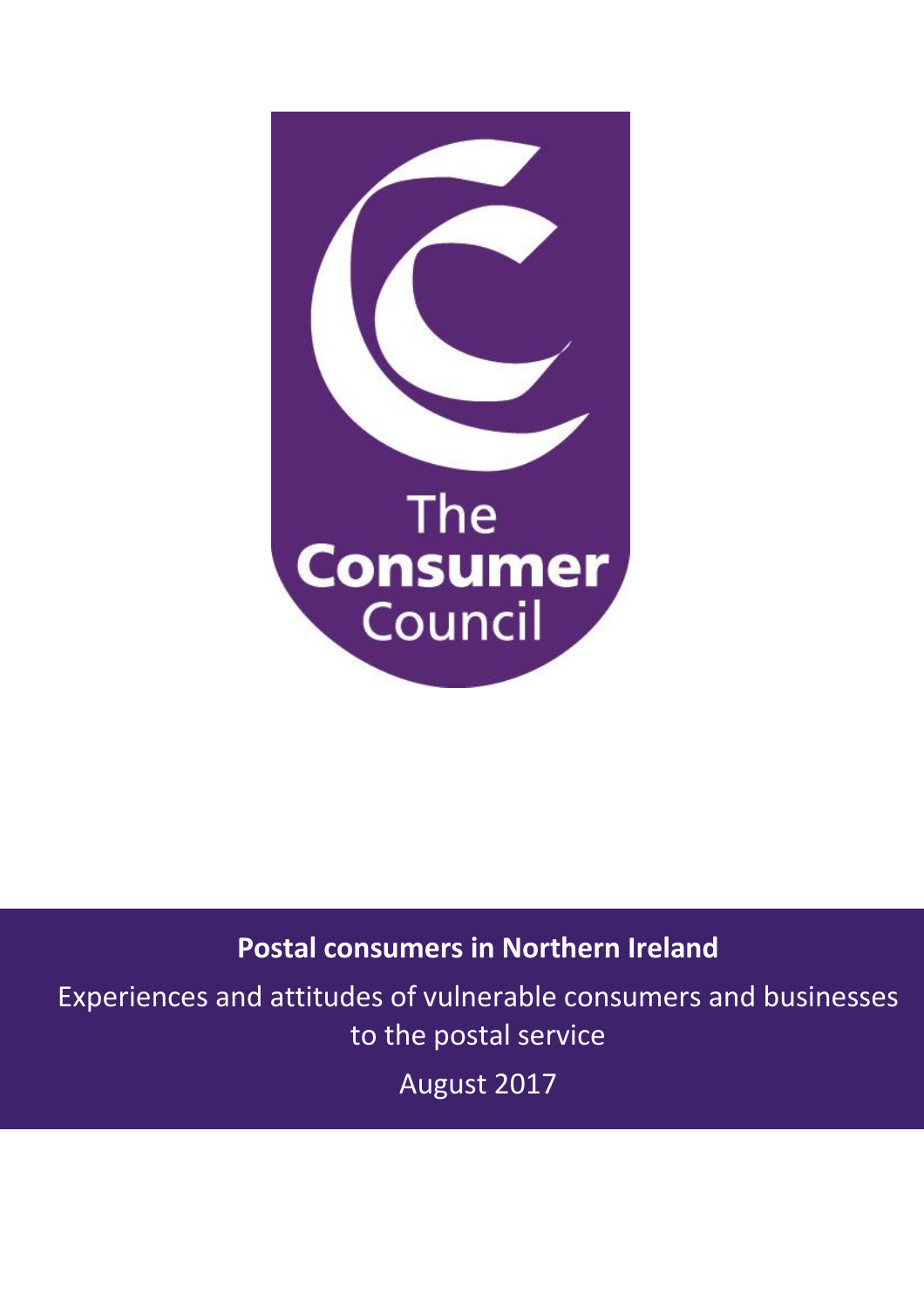## **Contents**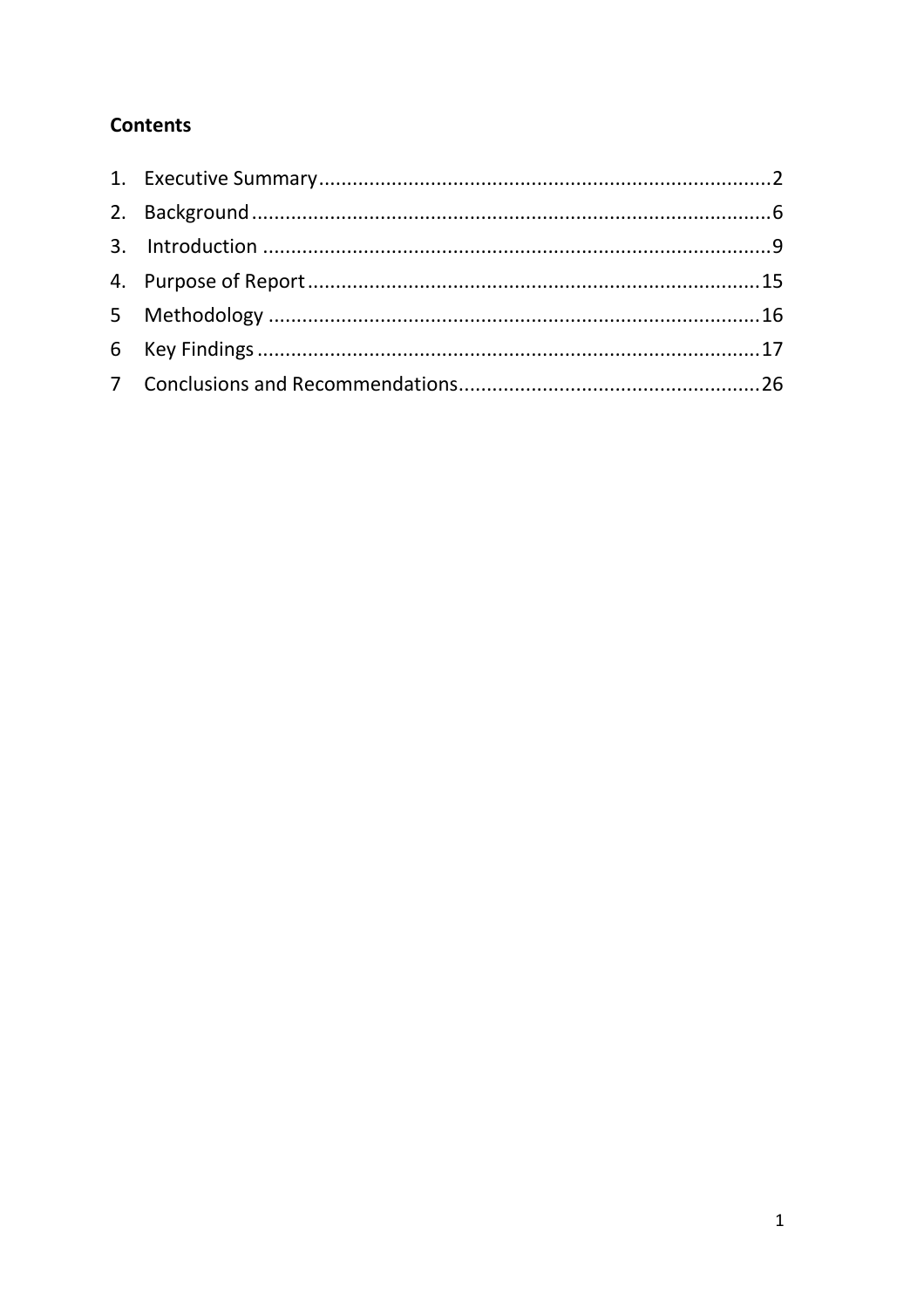## <span id="page-2-0"></span>**1. Executive Summary**

- 1.1 Consumers have seen significant changes to the way they use the post in recent years, with the rise in digital communication and increase in parcel deliveries from online shopping. The opportunities and consequences from these changes are still unfolding, however, some of these changes are likely to benefit certain consumers more than others.
- 1.2 To identify and assess the role of postal services for consumers, particularly those most vulnerable and businesses in the context of changing needs and attitudes, we commissioned Millward Brown to undertake a mixed-method approach of quantitative and qualitative research across Northern Ireland (NI).

## **Methodology**

 $\overline{a}$ 

1.3 An integrated approach was taken to analysis, combining the findings from across all audiences. Quantitative and qualitative research was carried out by Millward Brown. This consisted of 1,000 quantitative interviews with consumers<sup>1</sup> and 200 interviews with businesses<sup>2</sup>. Four focus group sessions were also carried out with vulnerable consumers and six in-depth interviews took place with small businesses which sold goods online. The research took place between 2 February and 27 March 2017.

 $1$  The consumer survey has a maximum margin for error of circa  $+/-$  3% at 95% confidence.

<sup>&</sup>lt;sup>2</sup> The business survey sample of n=200 has a maximum margin for error of circa +/- 6.9% at 95% confidence.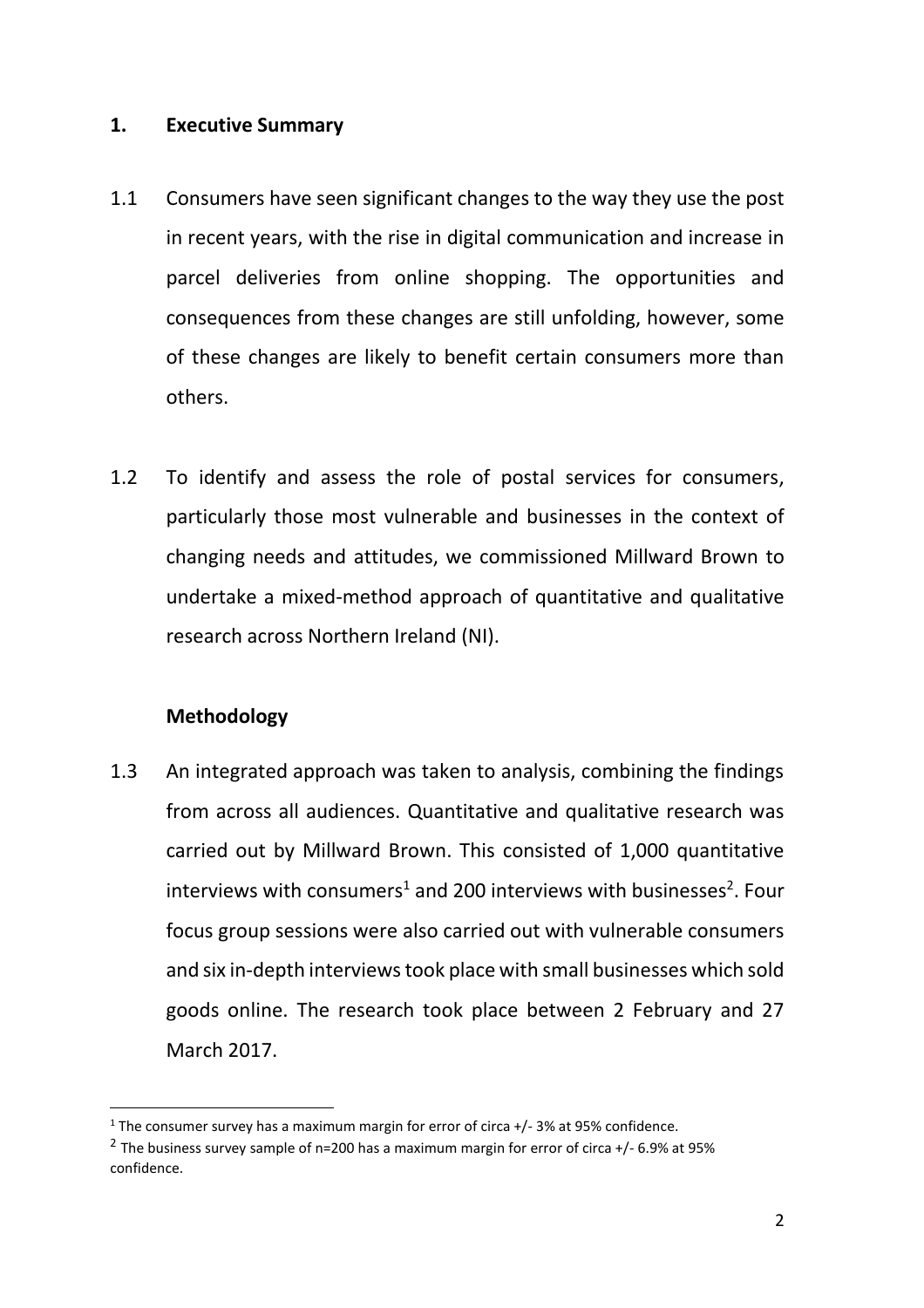**Key Findings**

- 1.4 **The postal services continues to play an important role for those with a disability, older consumers, low income consumers and those living in rural areas.** Receiving mail is still important for older consumers (92%,  $n = 243$ ), low income consumers (88%,  $n = 287$ ), those with disabilities (92%,  $n = 151$ ) and those living in rural area (88%,  $n = 258$ ).
- 1.5 **Low awareness of choice in the parcel market.** Nearly half of consumers (49%,  $n = 140$ ) and over a third (35%,  $n = 23$ ) of businesses that send parcels say competition in the parcel market is limited.
- 1.6 **The importance of speed and reliability of the postal service and the high satisfaction levels in these areas.** Reliability (80%, n = 797) and speed (78%, n = 787) are among the top areas of importance for postal consumers.
- 1.7 **The emergence of potential issues around the price of sending second class parcels especially for those consumers with a disability.** Older consumers (28%,  $n = 55$ ), those on low income (28%,  $n = 82$ ) and those with disabilities (27%,  $n = 59$ ) feel the second class price of sending parcels is poor value for money. This is greater compared to the consumers overall (23%, n = 207) who feel this service is poor value for money.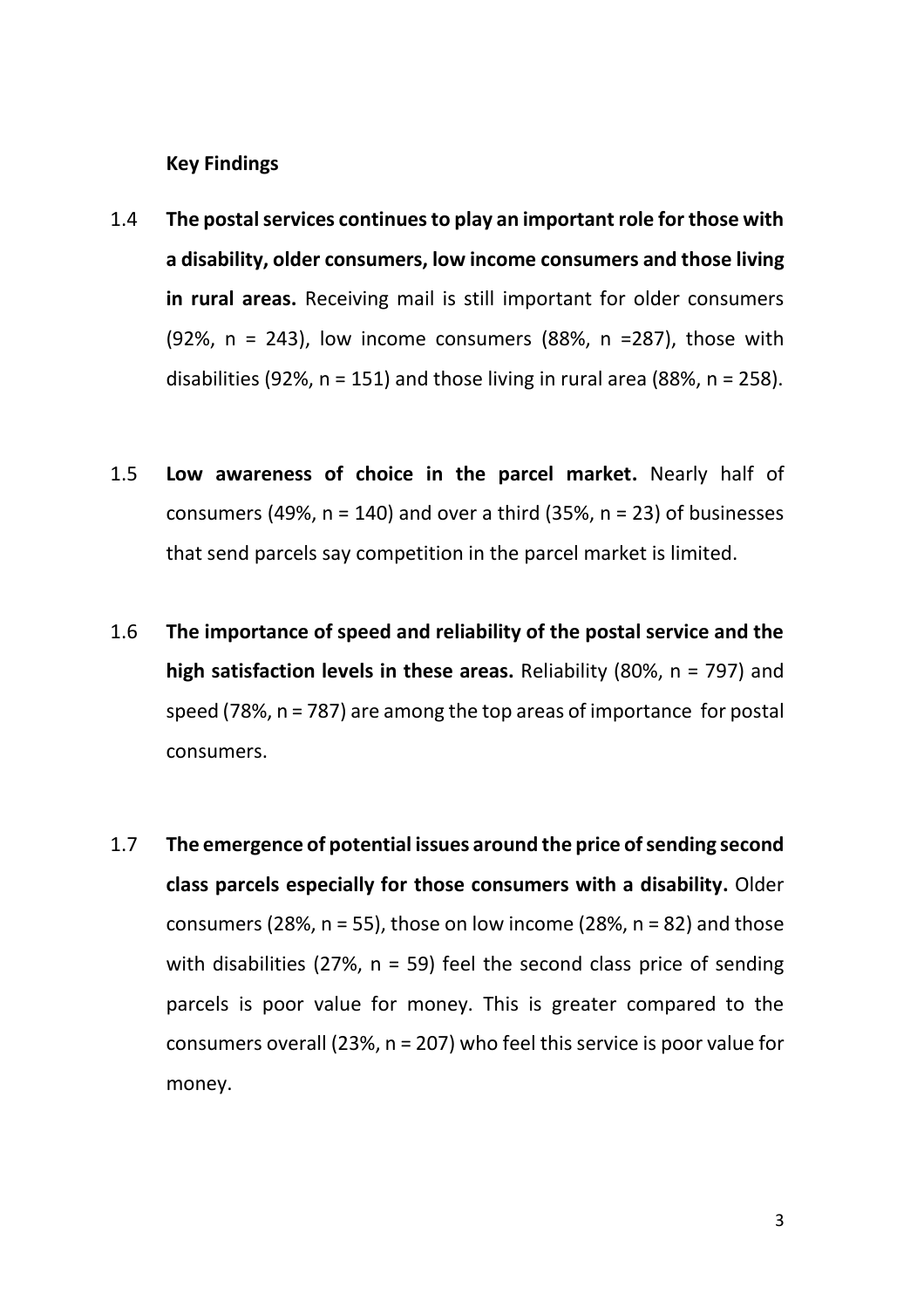1.8 **Many consumers and businesses are receiving scam mail and there is limited reporting to the relevant authorities.** Nearly a third of consumers (30%, n = 304) say they have received mail they believe to be a scam. Those with a disability are most affected (35%,  $n = 54$ ) by this issue. The problem is also being experienced by businesses across NI with over 1 in 6 (17%,  $n = 34$ ) saying they receive mail believed to be a scam. Only one fifth (6%, n= 60) of those who received scam mail have reported the incident.

## **Recommendations**

- 1.9 The results of this research will be used by The Consumer Council to influence debate over the future regulation and policy direction of the postal sector.
- 1.10 The key findings that require more immediate action include:
	- Improving consumer awareness of choice in the parcel market. The Consumer Council will contribute to this recommendation by working with stakeholders to improve consumer awareness;
	- Ofcom to fully consider how the PCA (Post Code Area) Quality of Service measure benefits consumers in the different nations of the UK;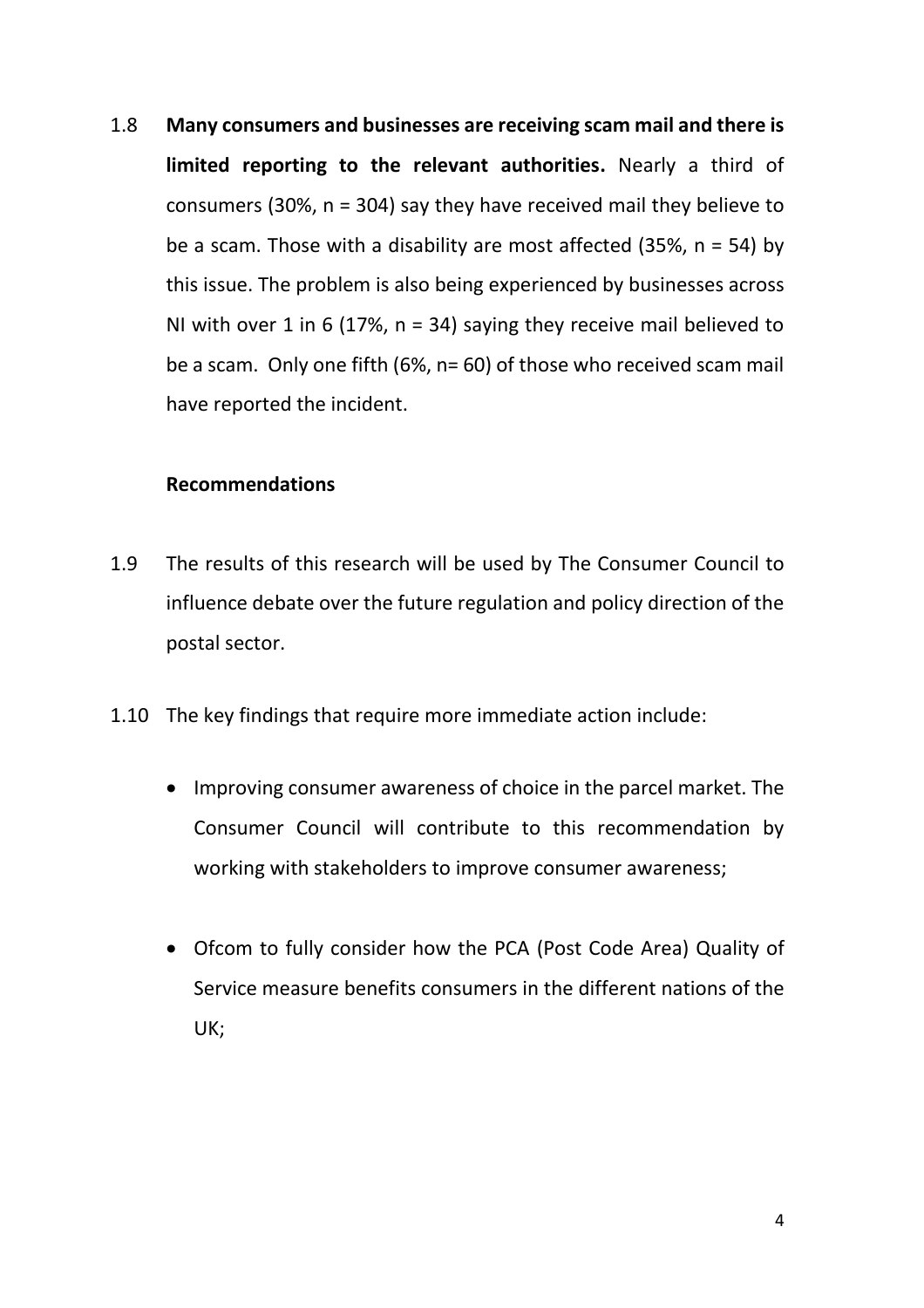- Ofcom to urgently look closer at the cost of sending second class parcels for vulnerable consumer groups to make sure they are not priced out of this service; and
- Royal Mail and the Scamwise NI partnership (including The Consumer Council) to explore developing a scam mail awareness campaign.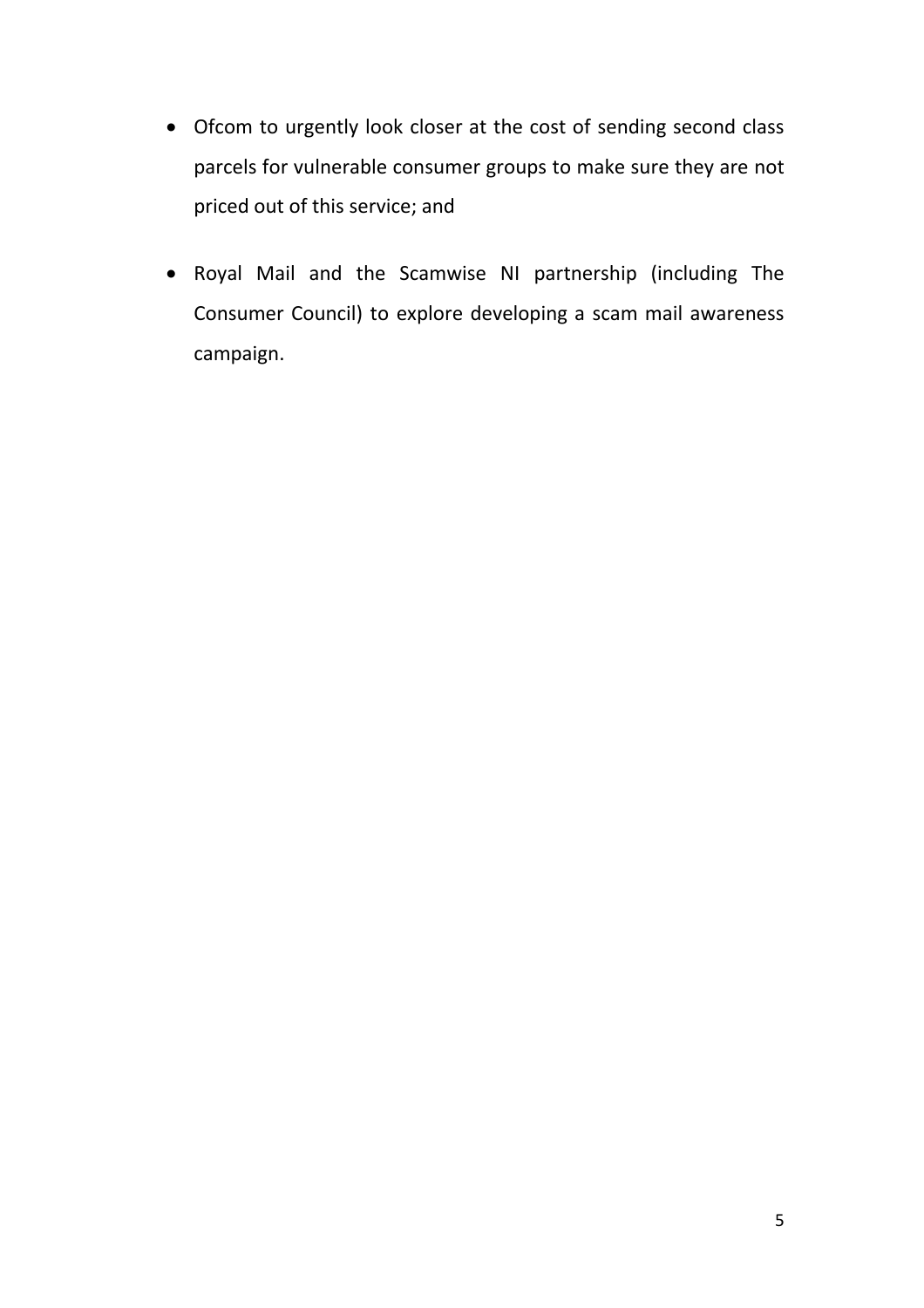## <span id="page-6-0"></span>**2. Background**

- 2.1 The Consumer Council has a statutory remit to promote and safeguard the interests of consumers and has specific functions in relation to postal services, financial matters, energy, water, transport and food. We pay particular attention to consumers:
	- Who are disabled or chronically sick;
	- $\bullet$  Of pensionable age<sup>3</sup>;
	- With low incomes; and
	- Who live in a rural areas.
- 2.2 Many consumers reliance on traditional forms of mail is decreasing in favour of faster alternatives such as telephone and online communication<sup>4</sup>. Yet many consumers, particularly those who are more vulnerable or digitally excluded continue to place significant importance on using a postal service. Owners of UK (United Kingdom) small businesses were typically more frequent users of post than residential consumers<sup>5</sup>. Understanding how the postal service is working for these consumers and businesses is vital to help develop policy for a future postal service that meets their needs. The images below set the context comparing how the key consumer and business groups in NI differ from those across the UK.

<sup>&</sup>lt;sup>3</sup> Referred to as older consumers throughout the rest of the report.

<sup>4</sup> Ipsos Mori research commissioned by Ofcom: Postal Services: a consumer perspective -Qualitative research with residential consumers and small business owners UK (October 2012)

<sup>&</sup>lt;sup>5</sup> Ibid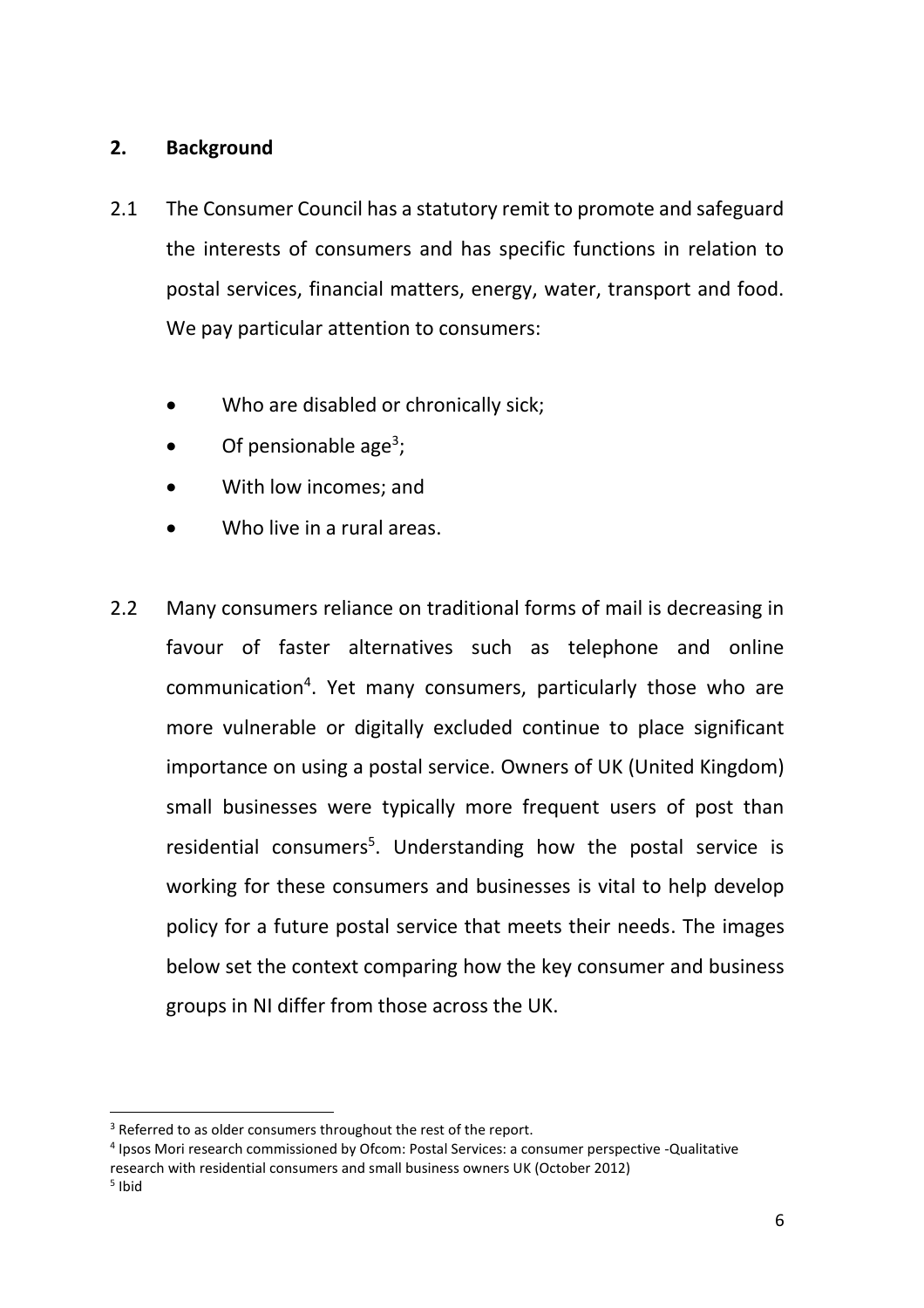## **Domestic Consumer**

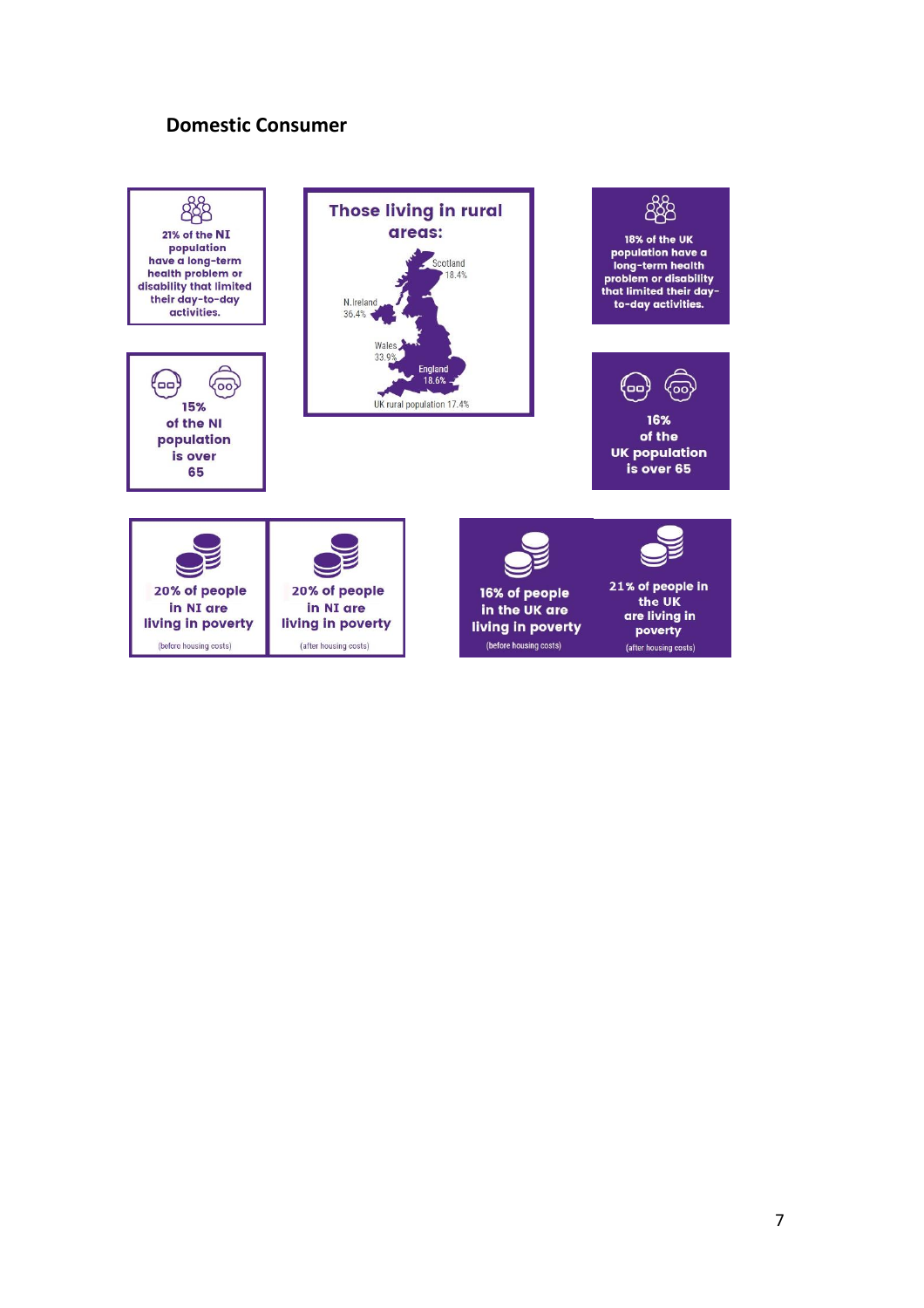#### **Business Consumer**





22% of NI businesses send over 100 letters per month











8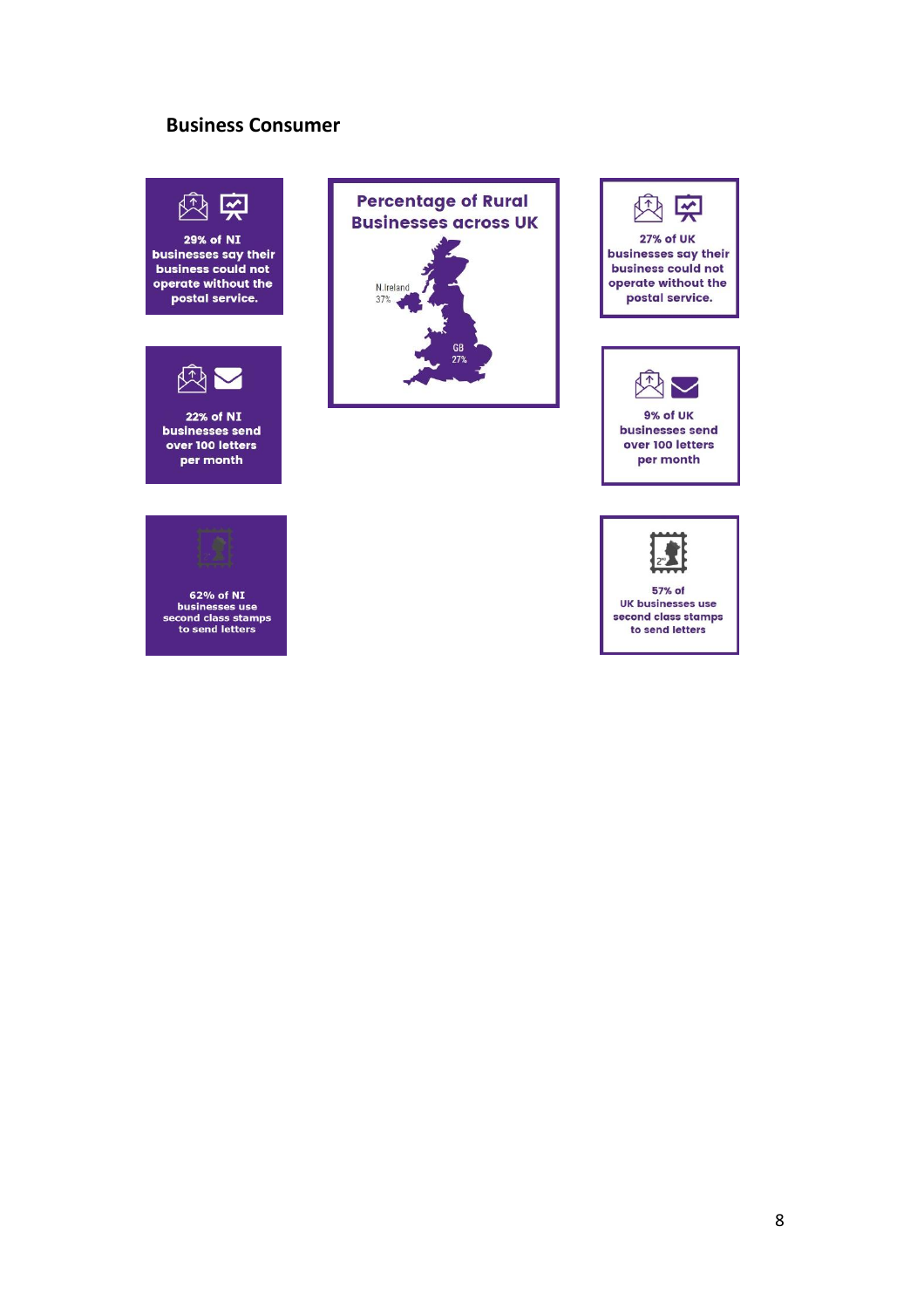#### <span id="page-9-0"></span>**3. Introduction**

## **Importance of the postal service**

- 3.1 Past research has illustrated the importance of the postal service to consumers in NI<sup>6</sup>. A report in 2013, which analysed the key findings from postal service annual surveys (from 2008 to 2012), highlighted that vulnerable groups<sup>7</sup> tended to be more reliant on mail, and showed slower rates of switching to alternative digital communication methods. It also showed the universal postal service<sup>8</sup> provided by Royal Mail, was highly valued by consumers.
- 3.2 However, there have been many changes in the postal market since 2012. The structural decline in the letters market has continued. Consumers are increasingly using digital communication methods to contact others. The parcels market has continued to grow. The cost of first class and second class stamps has increased significantly. For instance, the cost of first class stamps increased by 41% from 2012- 2017 and the cost of second class stamps increased by 56% from 2012 -2017.
- 3.3 Post is an essential form of communication. Given the unprecedented change in all areas of postal services in recent years, it is essential to look at how the current postal service is serving consumers with a

<sup>6</sup> Consumer Focus Post. Annual Postal Service Surveys (2008-2012).

<sup>7</sup> Consumer Focus Post. The Postal Consumer Perspective. April 2013.

<sup>8</sup> Ensures the delivery of letters and parcels with an affordable one-price-goes-anywhere in the UK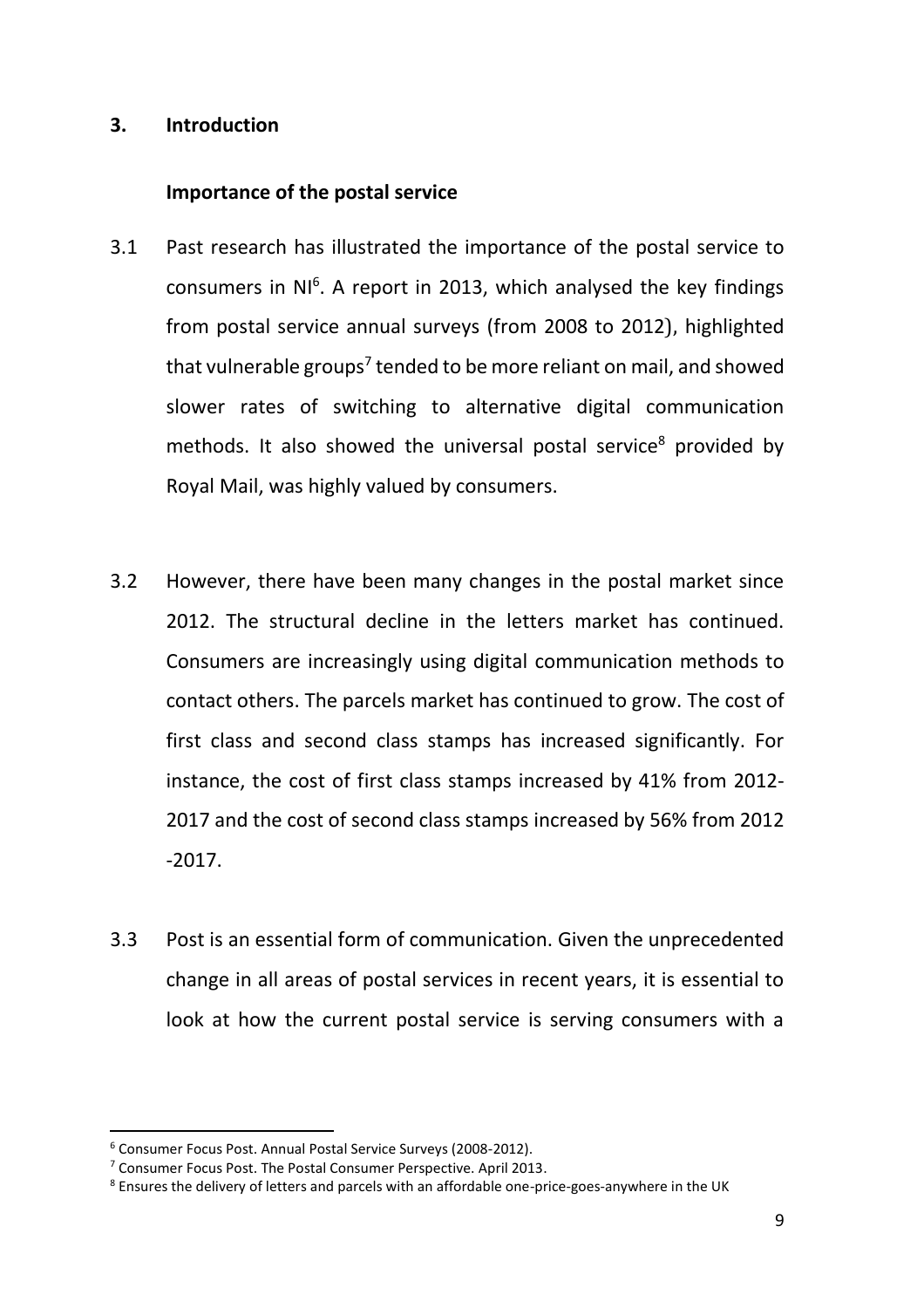particular focus on those with a disability, older consumers, low income consumers, those living in rural areas and businesses.

#### **Competition**

- 3.4 Previous research showed many businesses in NI were dependent on the universal service provider in the letters market. For instance, a NI study in 2014<sup>9</sup> showed nearly all small and micro businesses (98%, n = 262) used Royal Mail to send letters. Consumers also rely on Royal Mail to send letters as it is the universal service provider.
- 3.5 While there are different parcels operators available, the NI study<sup>10</sup> in 2014 also showed Royal Mail was the most used operator for consumers who send parcels. Nearly 9 in 10 (88%, n=397) used the universal service provider. The same study also showed the importance of the universal service provider to small and micro businesses<sup>11</sup>. Three quarters (75%,  $n = 134$ ) of businesses sending parcels used the universal service provider, Royal Mail.
- 3.6 The Consumer Council is supportive of competition and how it can benefit consumers and businesses through greater choice and keeping downward pressure on prices. However, while greater competition exists in the parcel market compared to the letter market it was

<sup>9</sup> Consumer Futures (Post research. March 2014. The small and micro business survey consisted of 300 telephone interviews.

<sup>&</sup>lt;sup>10</sup> Consumer Futures (Post) research. March 2014. The residential consumer survey consisted of 1002 faceto-face interviews with a representative sample of those aged 16+ across NI.

<sup>&</sup>lt;sup>11</sup> Consumer Futures (Post) research. March 2014. The small and micro business survey consisted of 300 telephone interviews.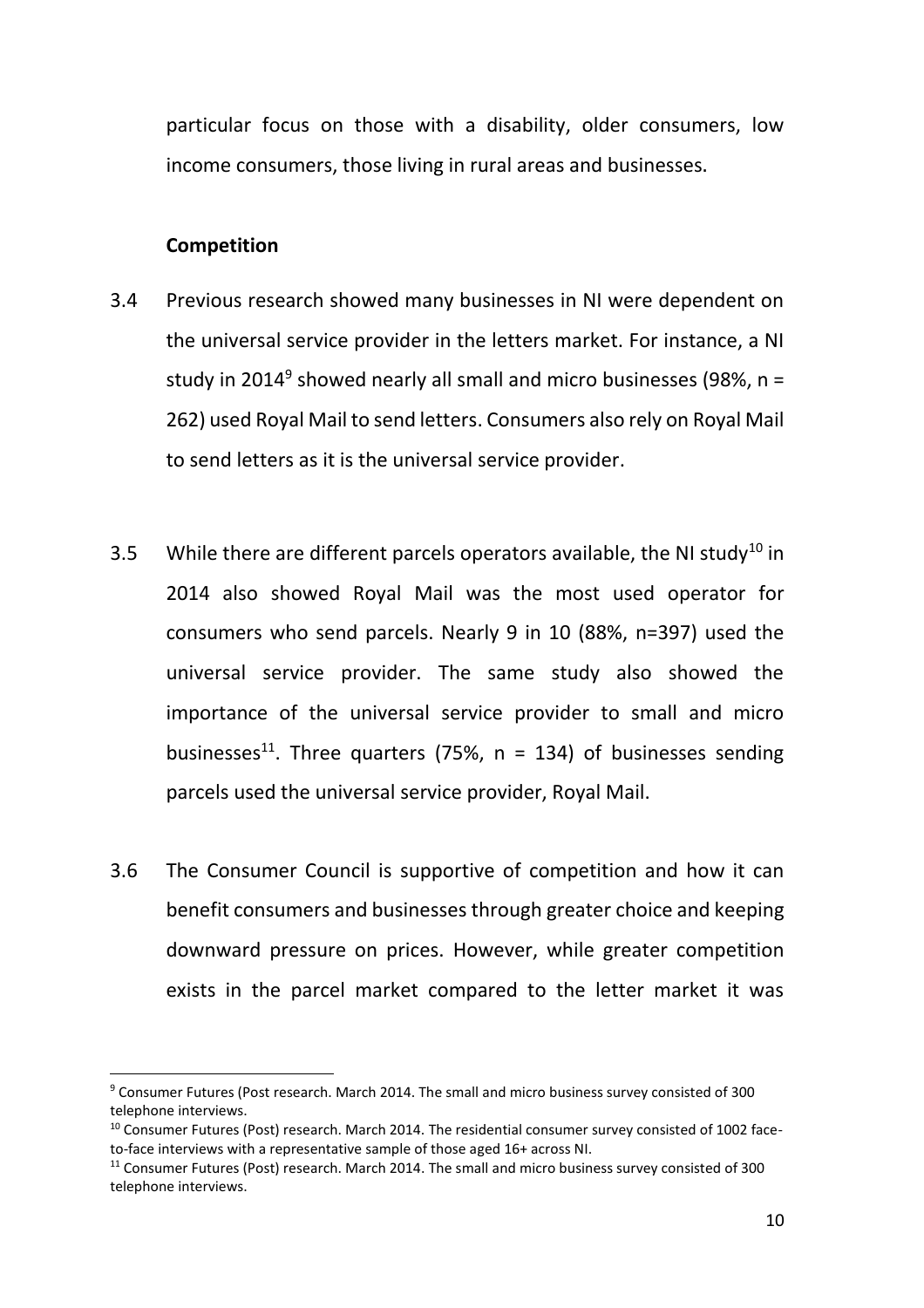important to better understand consumer and business views about choice in this part of the postal market.

## **Quality of service**

- 3.7 Royal Mail has successfully achieved the regulatory Quality of Service targets set for first class stamped and metered mail by Ofcom for BT Post Code Area (PCA) for many years which covers  $NI<sup>12</sup>$ . This evaluates the percentage of items sent to NI from across the UK which are delivered the next working day against a target of 91.5%.
- 3.8 A report in 2013 stated that there was an important relationship between Royal Mail's achievement of its Quality of Service targets and NI consumers' positive view on the speed (88%, n = 891) and reliability (89%,  $n = 901$ )<sup>13</sup> of the postal service<sup>14</sup>.
- 3.9 Ofcom announced its decision on the regulation of Royal Mail in March 2017<sup>15</sup>. However, it highlighted that Royal Mail felt parts of the Quality of Service framework should be reduced or removed. This included the PCA targets for the UK.
- 3.10 The potential risk of the reduction or removal of PCA targets is a concern for The Consumer Council. This measure improves

<sup>12</sup> <http://www.royalmailgroup.com/customers/quality-service/quality-service-reports>

<sup>&</sup>lt;sup>13</sup> Consumer Focus Post. The Postal Consumer Perspective. April 2013.

<sup>&</sup>lt;sup>14</sup> Consumer Focus Post. The Postal Consumer Perspective. April 2013.

<sup>15</sup> https://www.ofcom.org.uk/ data/assets/pdf file/0033/97863/Review-of-the-Regulation-of-Royal-[Mail.pdf](https://www.ofcom.org.uk/__data/assets/pdf_file/0033/97863/Review-of-the-Regulation-of-Royal-Mail.pdf)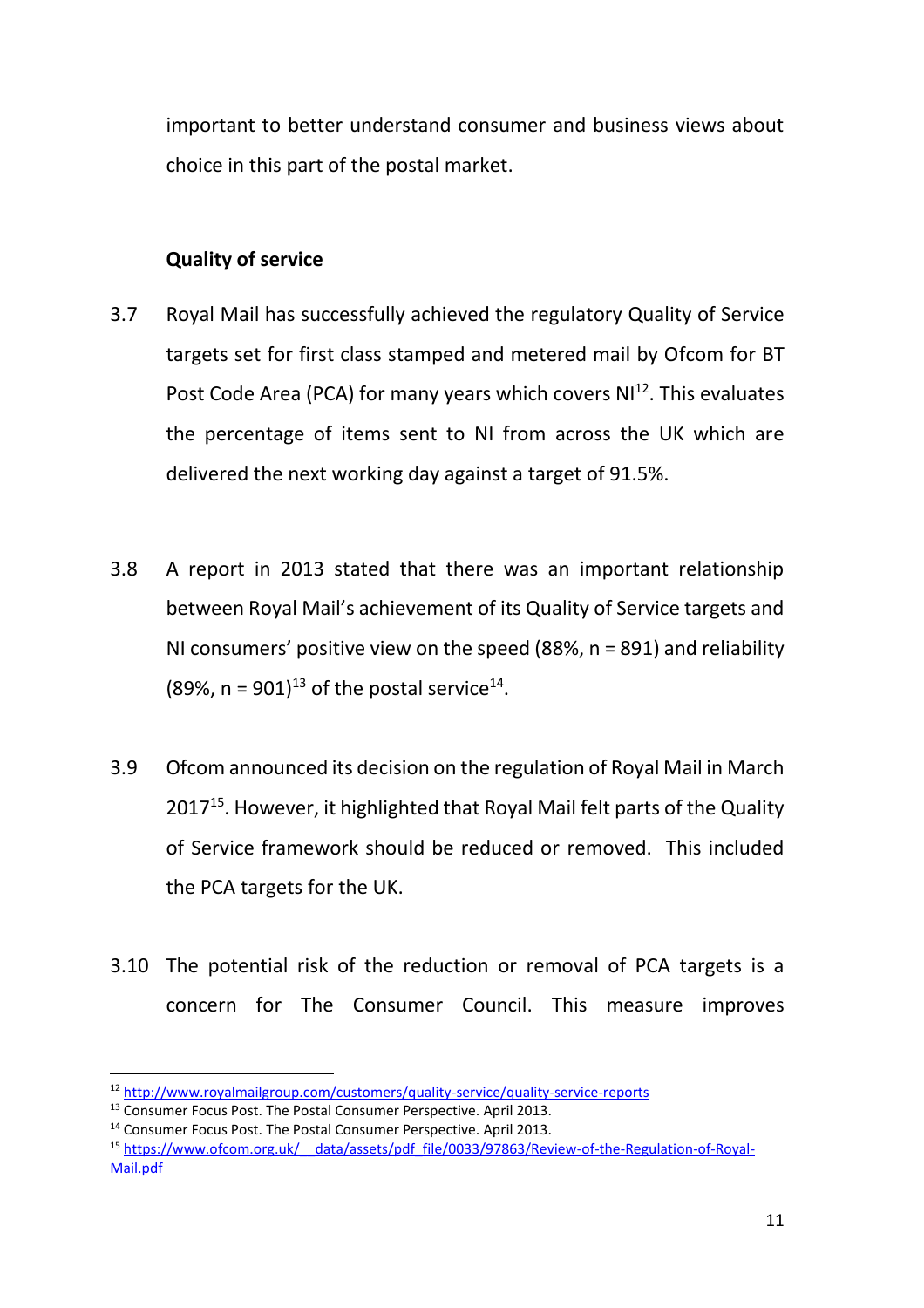transparency on how parts of the postal service perform in NI. It also ensures the accountability of the universal service provider to consumers and businesses located here. If these local measures were lost, a UK measure could mask a poorer quality of service in certain areas of the UK. Also, some lessons can be learnt from other parts of the postal market. For example, parcel surcharging shows the type of detriment that could arise for consumers if the service is not measured separately.

3.11 It is essential to establish currently how important the speed and reliability of the postal service is to consumers and businesses alongside their satisfaction levels. This would help indicate the continuing importance of measuring the quality of service at a local level within the regulatory framework.

#### **Cost of postage**

- 3.12 In April 2013, the predecessor consumer body for NI postal consumers Consumer Focus Post, identified potential issues with the cost of first and second class postage. It showed a significant proportion felt the postal service did not represent value for money. For example, in 2011 a third (33%, n = 331) felt second class stamps were poor value for money. Positively, Ofcom monitors consumers' views in this area across the UK.
- 3.13 However, one concern highlighted in the 2013 report was that future price increases would have a significant impact on vulnerable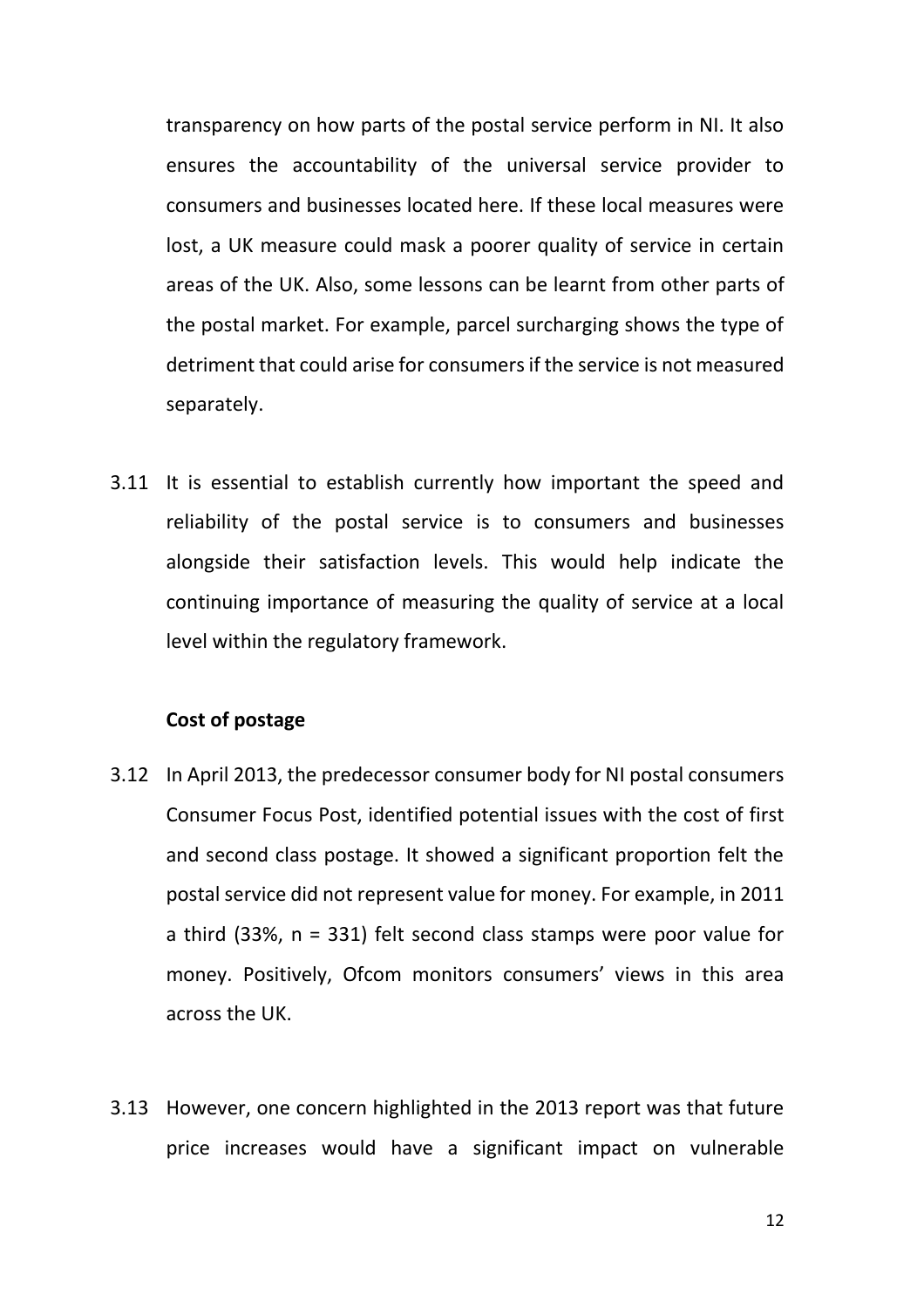consumers, for instance older consumers, those with a disability and those on low incomes $^{16}$ .

3.14 It is crucial to look at the attitudes and perceptions of these consumers, including those living in rural areas, on the price of sending letters and parcels using the second class service. The business view is also important to understand, as 3 in 10 say their business is dependent upon a postal service<sup>17</sup>.

## **Scam mail**

- 3.15 A study by RAND Europe highlighted the impact of mass marketing fraud, which includes unsolicited mailings, emails or phone calls to victims across the UK $^{18}$ . It stated that the detriment in the UK was in the range of  $£1.2 - £5.8$  billion each year. Several recommendations were made, including for Royal Mail to be able to proactively remove scam mail from the postal system.
- 3.16 The Scamwise NI partnership has a critical role to play in tackling scams<sup>19</sup> affecting people, including scam mail. The partnership was set up in November 2016<sup>20</sup> and the Police Service of Northern Ireland (PSNI) has worked in partnership with a range of stakeholders including:

<sup>16</sup> Consumer Focus Post. The Postal Consumer Perspective. April 2013.

<sup>17</sup> Millward Brown – Vulnerable Postal Consumer Report 2017.

<sup>&</sup>lt;sup>18</sup> [http://www.rand.org/content/dam/rand/pubs/research\\_reports/RR1500/RR1510/RAND\\_RR1510.pdf](http://www.rand.org/content/dam/rand/pubs/research_reports/RR1500/RR1510/RAND_RR1510.pdf)

<sup>19</sup> <https://www.nidirect.gov.uk/articles/scamwiseni-initiative>

<sup>20</sup> <https://www.psni.police.uk/news/Latest-News/10112016-scamwise-launch/>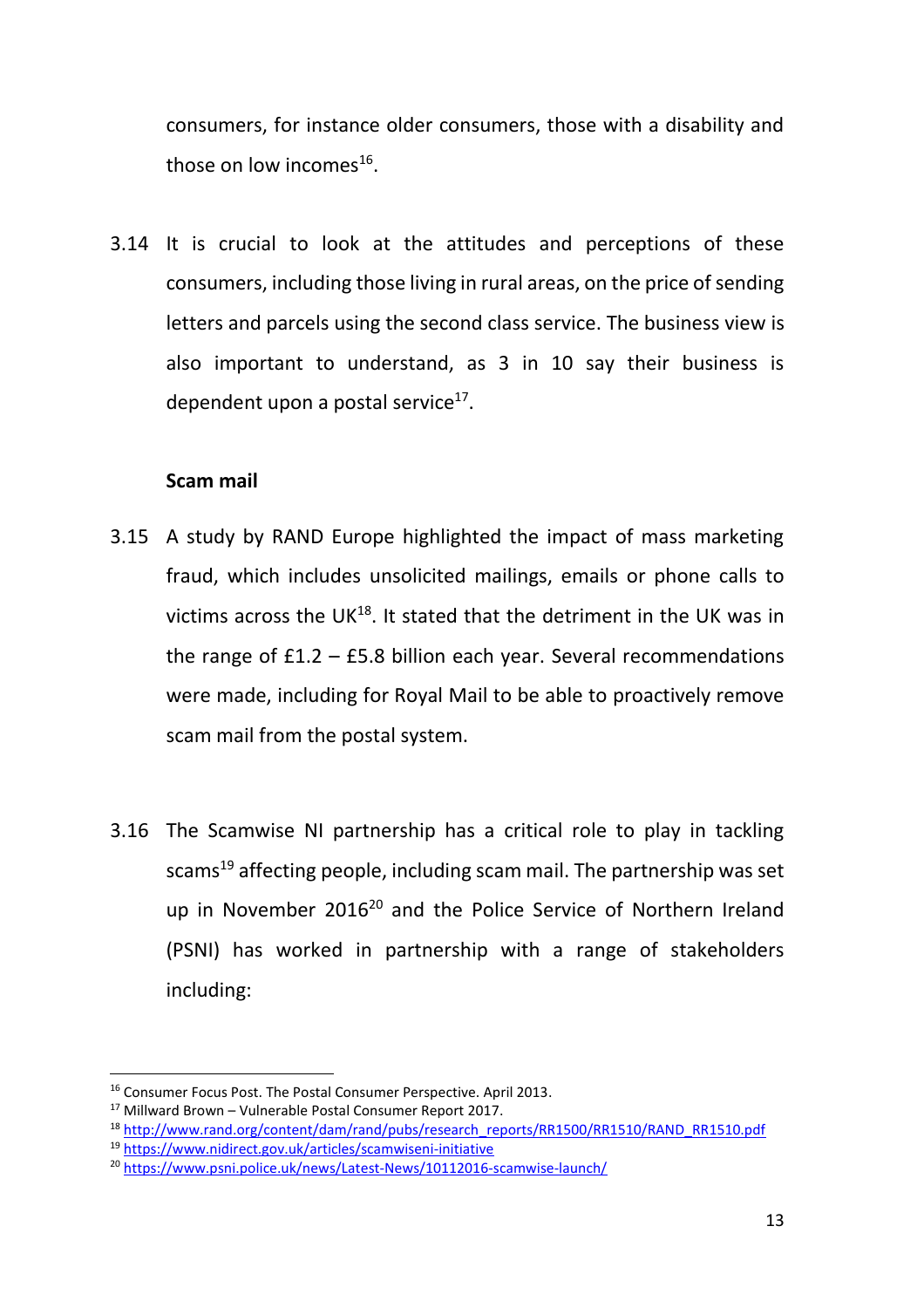- Northern Ireland Policing Board;
- Department of Justice;
- Commissioner for Older People for Northern Ireland (COPNI);
- Age Sector Platform;
- Trading Standards; and
- The Consumer Council.
- 3.17 As a member of the Scamwise NI partnership, and with our role representing postal consumers, we sought to better understand which consumer groups were receiving scam mail and what they did in response.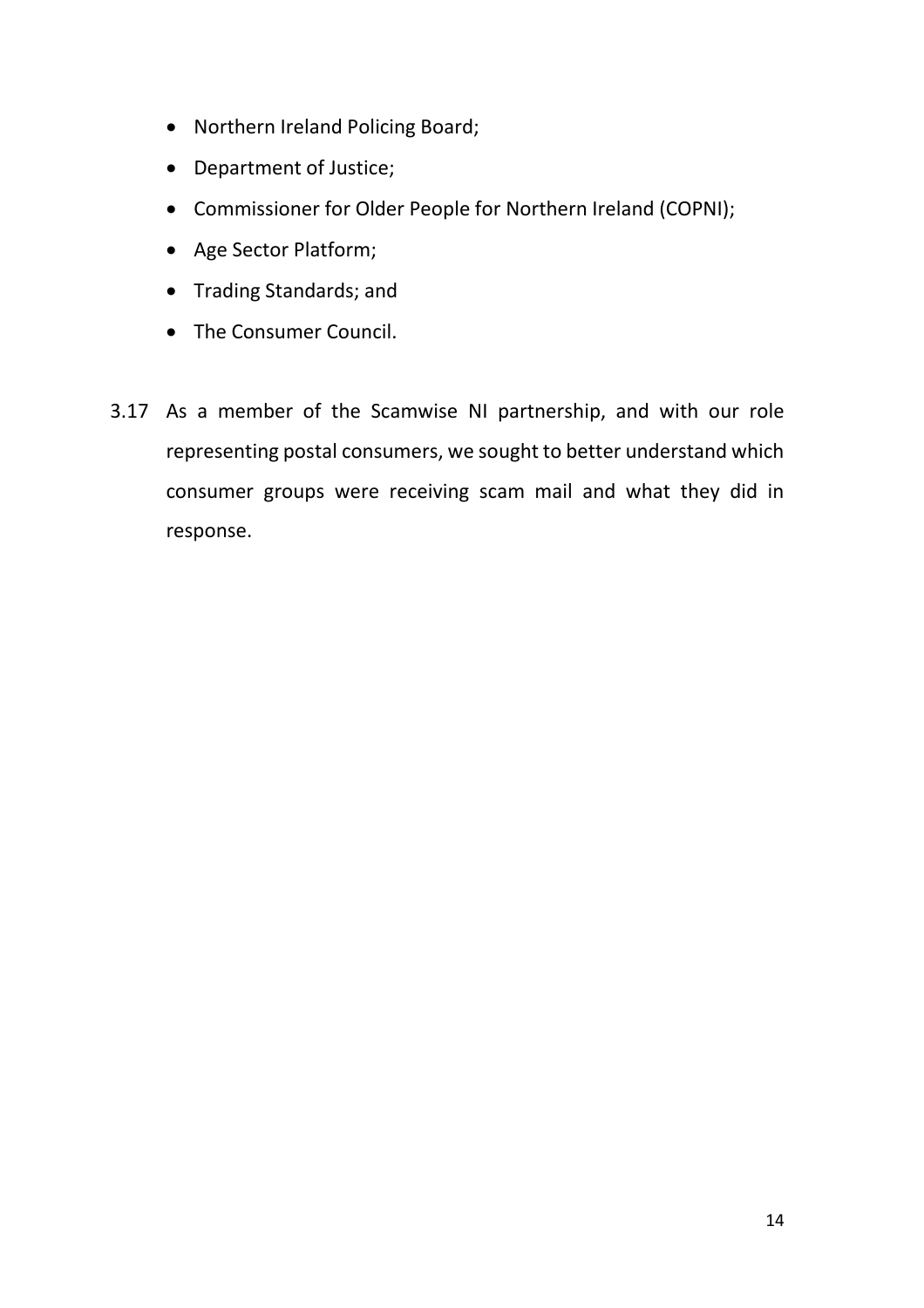## <span id="page-15-0"></span>**3. Purpose of Report**

- 4.1 This report outlines the key findings from recent independently commissioned research which looks at the NI postal consumer experience.
- 4.2 The report focuses on older consumers<sup>21</sup>; consumers with disabilities; low income consumers; and those living in rural areas. We also look at the NI business experience.
- 4.3 The key areas discussed are:
	- Importance of postal services;
	- Competition;
	- Quality of service;
	- Cost of postage; and
	- Scam mail.
- 4.4 In each of these areas we identify the key findings from the recent research and, where relevant, make recommendations to maintain and improve the existing experience, avoid future issues or reduce existing detriment.

<sup>&</sup>lt;sup>21</sup> those aged 65 and over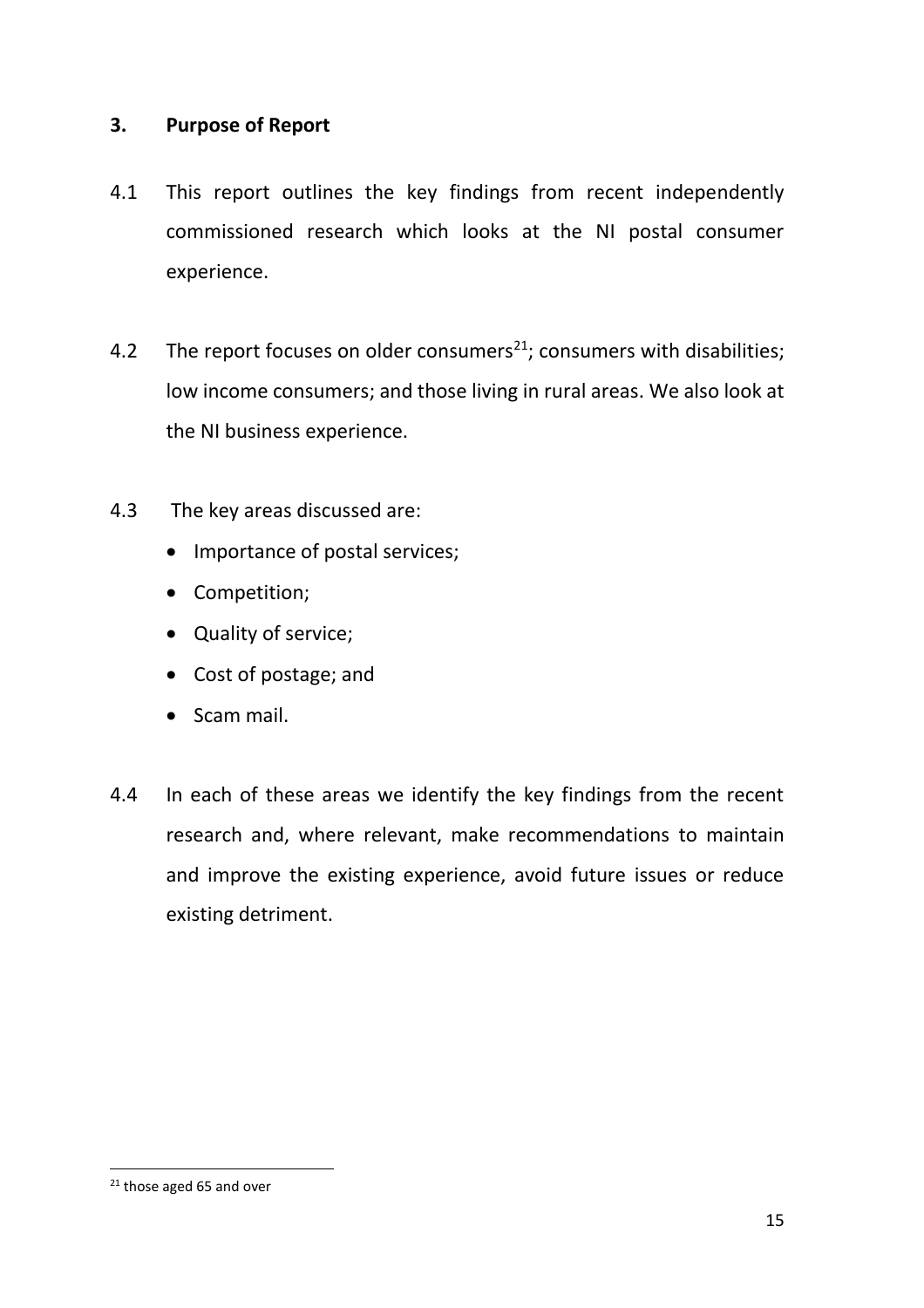## <span id="page-16-0"></span>**5 Methodology**

- 5.1 Quantitative and qualitative research was carried out by Millward Brown. This consisted of 1,000 quantitative interviews with consumers and 200 interviews with businesses. In addition four focus group sessions were carried out with vulnerable consumers and six in-depth interviews took place with small businesses which sold goods online. The research took place between 2 February and 27 March 2017.
- 5.2 The breakdown for the quantitative consumer study is:
	- $\bullet$  Older consumers:  $n = 276$ ;
	- Consumers with disabilities:  $n = 170$ ;
	- Low income consumers:  $n = 363$ ; and
	- Those living in rural areas:  $n = 321$ .
- 5.3 The breakdown for the quantitative business research is:
	- Rural businesses:  $n = 83$ ; and
	- $\bullet$  Businesses selling goods online:  $n = 32$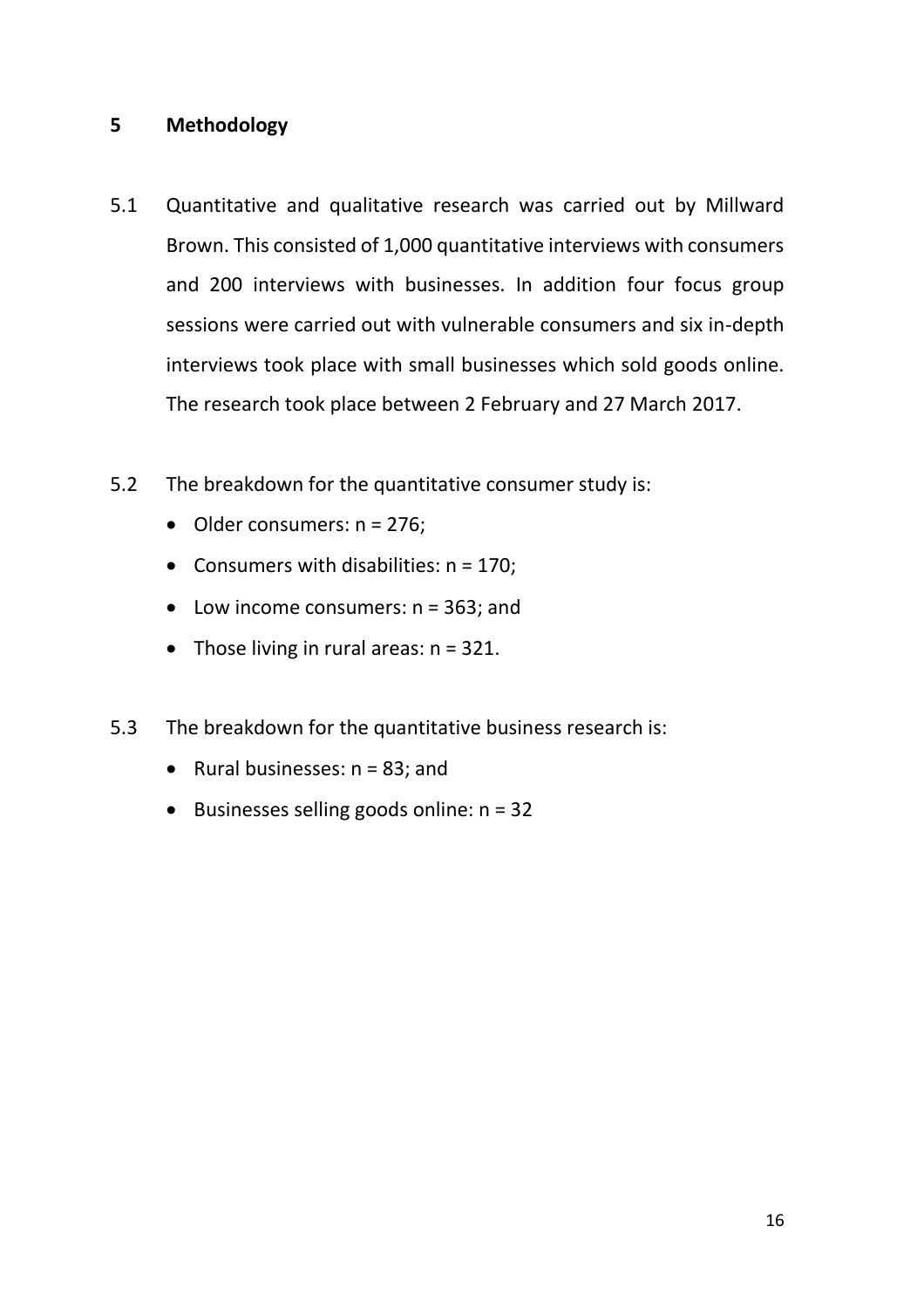## <span id="page-17-0"></span>**6 Key Findings**

## **Importance of postal services**

- 6.1 The postal service continues to play an important role for those with a disability, older consumers<sup>22</sup>, low income consumers and those living in rural areas. Our research shows that:
	- Older consumers (49%,  $n = 98$ ) and those with disabilities (32%,  $n =$ 49) are most likely to use post to contact others compared to the consumers overall (27%, n = 274).
	- Rural consumers (41%,  $n = 132$ ) and those with a disability (39%, n = 58) are more likely to regularly send mail each month compared to consumers overall (35%, n = 222).
	- Receiving mail is still important for many; for instance, older consumers (92%,  $n = 243$ ), low income consumers (88%,  $n = 287$ ), those with disabilities (92%,  $n = 151$ ) and those living in rural area  $(88\%$ , n = 258) say this is important to them.
- 6.2 The findings above helps to show the value of the postal service to these consumers. Postal services also continues to play an important role for businesses. For example, our research shows that rural businesses (67%,  $n = 56$ ) and those that sell goods online (72%,  $n = 23$ ) are using the postal service to contact others. Additionally, the postal service plays a critical role for the day to day running of businesses. Overall businesses use the postal service to regularly send invoices

<sup>22</sup> those aged 65 and over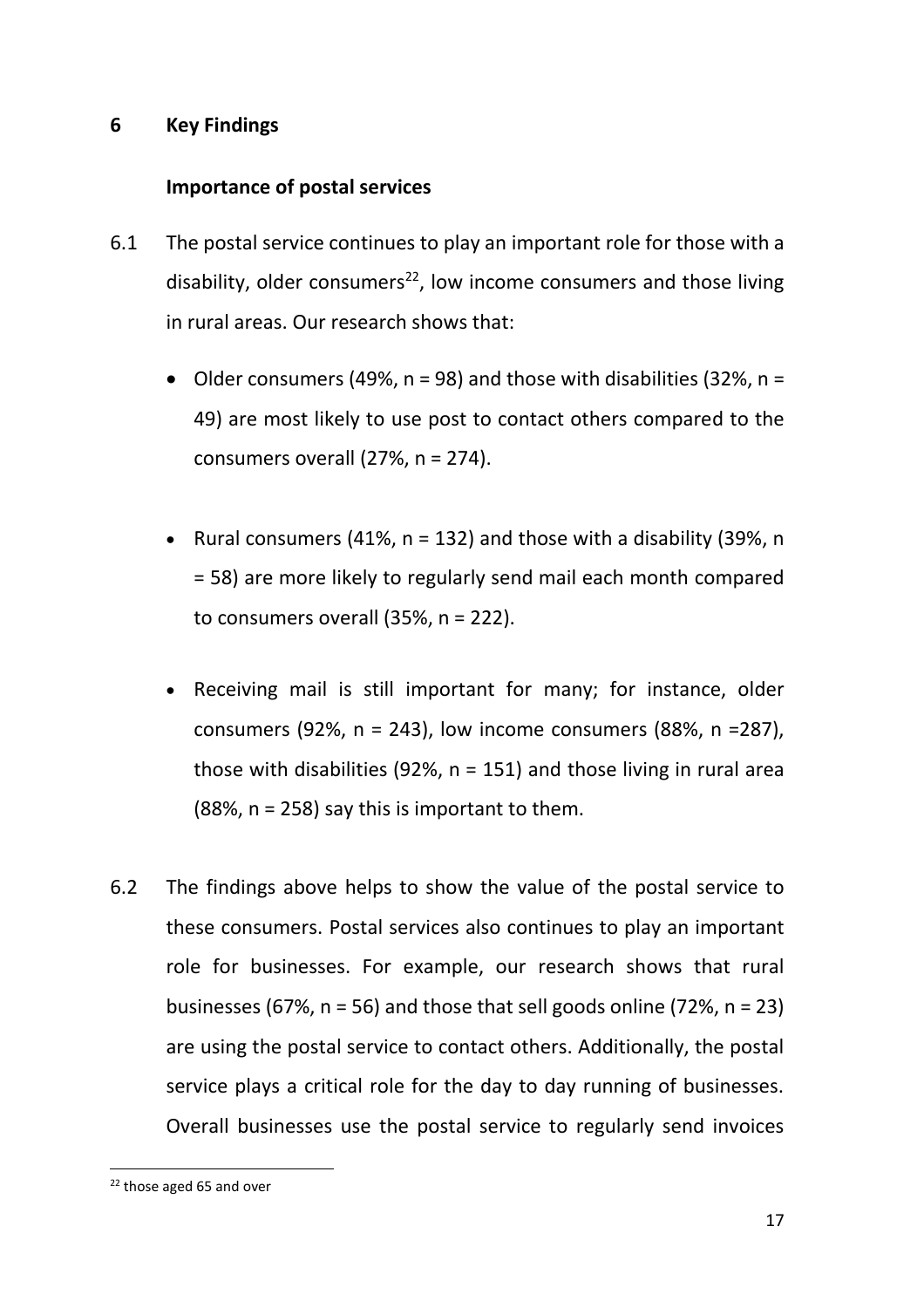(90%,  $n = 93$ ) and letters to its customers (80%,  $n = 67$ ). Rural businesses are also more dependent on the postal service to receive a range of bill or financial related documents compared to businesses overall.

#### **Competition**

- 6.3 Consumers are still dependent upon the universal postal service provided by Royal Mail. For example, nearly all consumers who send letters (90%, n = 536) and those that send parcels use Royal Mail (81%,  $n = 232$ ).
- 6.4 Businesses are also dependent on Royal Mail. The significant majority of those businesses that send letters use Royal Mail (87%, n = 137) and, for those that send parcels, again Royal Mail is the most used operator  $(72\%, n = 48)$ .
- 6.5 While competition exists in the parcel market a significant proportion say this is limited. Nearly half of consumers (49%, n = 140) and over a third  $(35\%, n = 23)$  of businesses, including those in rural areas and those that sell online, share this view.
- 6.6 Additionally, a greater proportion of those with a disability (26%,  $n =$ 8), those on low incomes (22%,  $n = 13$ ) and older consumers (18%,  $n =$ 12) compared to the general population  $(14\% , n = 40)$  do not believe there is any competition in the parcel market at all.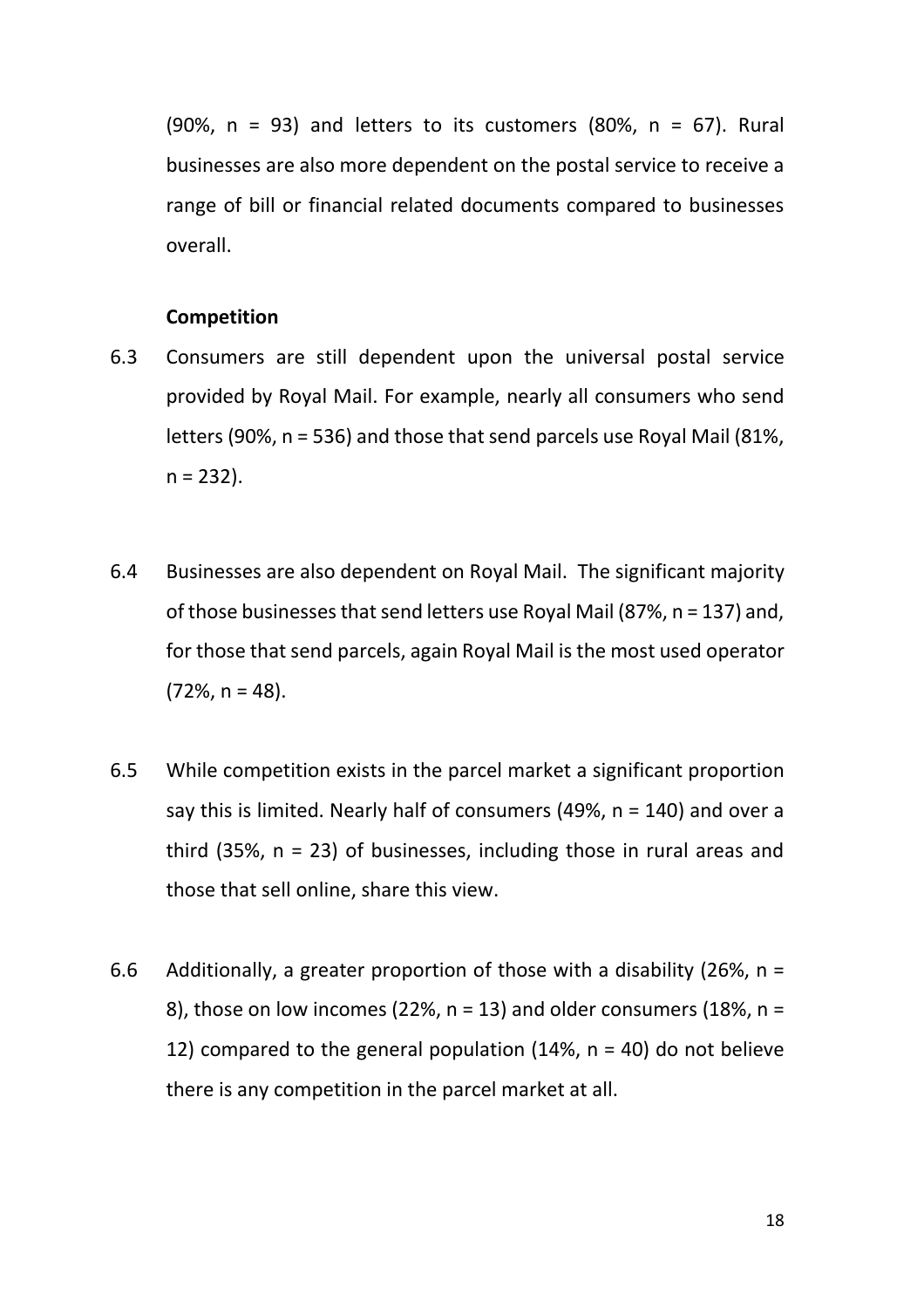6.7 This identifies an area where improvements are required and further work is needed.

#### **Quality of service**

6.8 Overall satisfaction levels with the universal postal service are high within a number of key service areas for consumers and businesses. However, some vulnerable groups have more negative views on the cost of postage and affordability. We discuss vulnerable consumers' concerns about the cost of postage below (paragraph  $6.13 - 6.20$ ).

> *"I am reasonably satisfied with the service. I do think they're hiking the prices up but then again that's probably supply and demand too…Say you've only something worth say £25 in it and they're going charge you maybe £18 to send it…" (Consumer with a disability).*

- 6.9 Consumers want a quick and reliable postal service. Our research also shows that reliability (80%,  $n = 797$ ) and speed (78%,  $n = 787$ ) are among the top areas of importance for consumers. This is similar to the 2013 study.
- 6.10 Satisfaction levels among consumers are high in these two areas which is good news. However, for those with disabilities their satisfaction levels are significantly lower as shown in Table 1.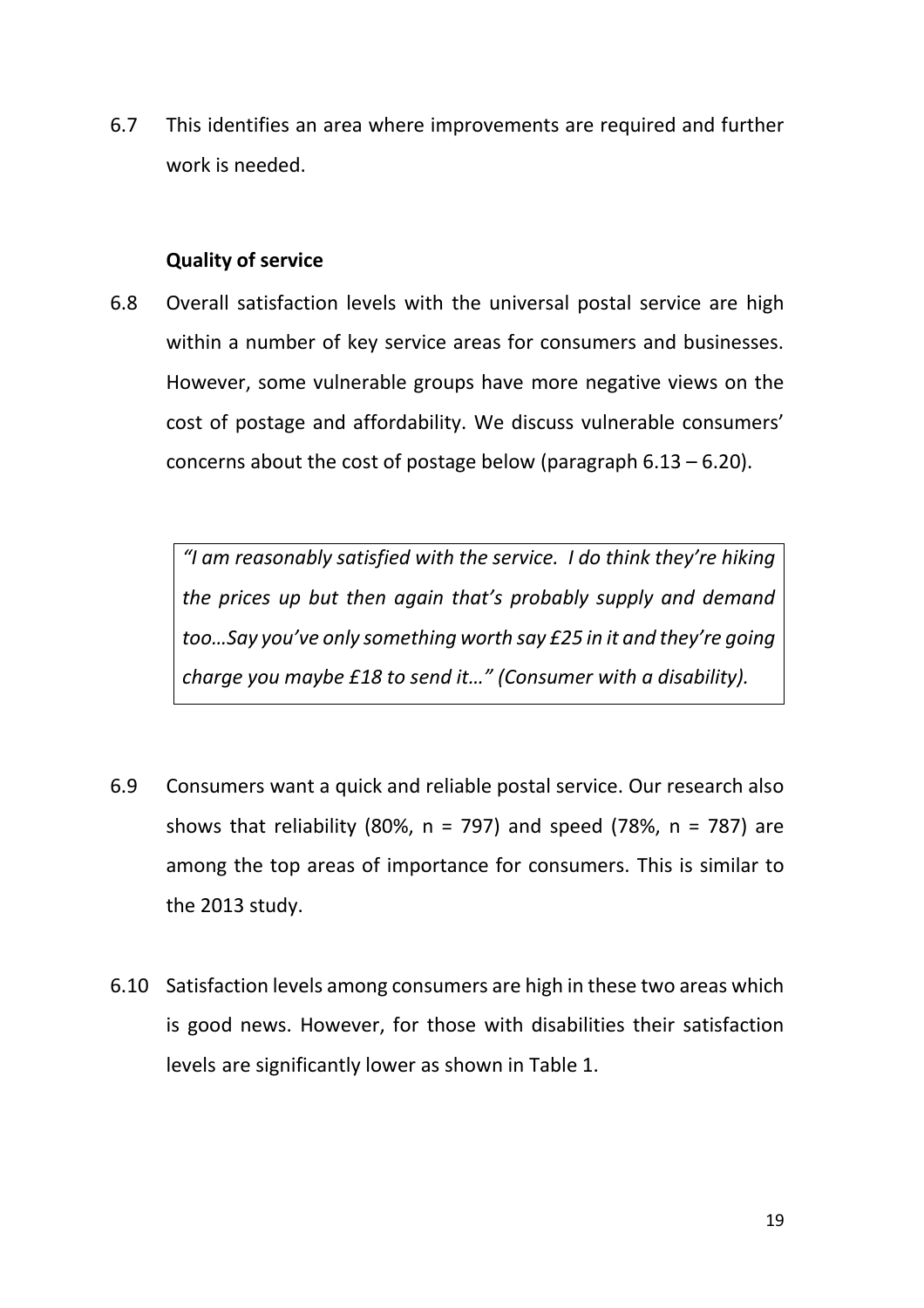| Table 1. Quality of Service. % satisfied with reliability and speed of the postal<br>service |             |                    |              |
|----------------------------------------------------------------------------------------------|-------------|--------------------|--------------|
|                                                                                              |             | <b>Reliability</b> | <b>Speed</b> |
| Consumers overall <sup>23</sup>                                                              | $(n=572)$   | 85                 | 86           |
| <b>Older consumers</b>                                                                       | $(n = 184)$ | 90                 | 90           |
| <b>Consumers with disabilities</b>                                                           | $(n=99)$    | 77                 | 75           |
| Low income consumers                                                                         | $(n= 177)$  | 88                 | 88           |
| <b>Rural consumers</b>                                                                       | (n= 175)    | 87                 | 89           |

- 6.11 Business consumers also say the top areas of importance are speed (86%,  $n = 171$ ) and reliability (85%,  $n = 170$ ). They also want a quick and reliable service. Again satisfaction level scores are positive in these areas (speed 91%,  $n = 129$  and reliability 92%,  $n = 131$ ).
- 6.12 There is a positive relationship between Royal Mail successfully achieving its PCA targets and the overall high satisfaction levels consumers and businesses in NI experienced especially those related to reliability and speed. The Consumer Council believes this target for BT PCA is an important part of the regulatory monitoring framework which helps to maintain and improve the level of service consumers and businesses receive. Equally PCA targets across the UK are important as it helps ensure consumers sending items to other areas parts of the UK receive a reliable and speedy service.

<sup>23</sup> All that use Royal Mail to send mail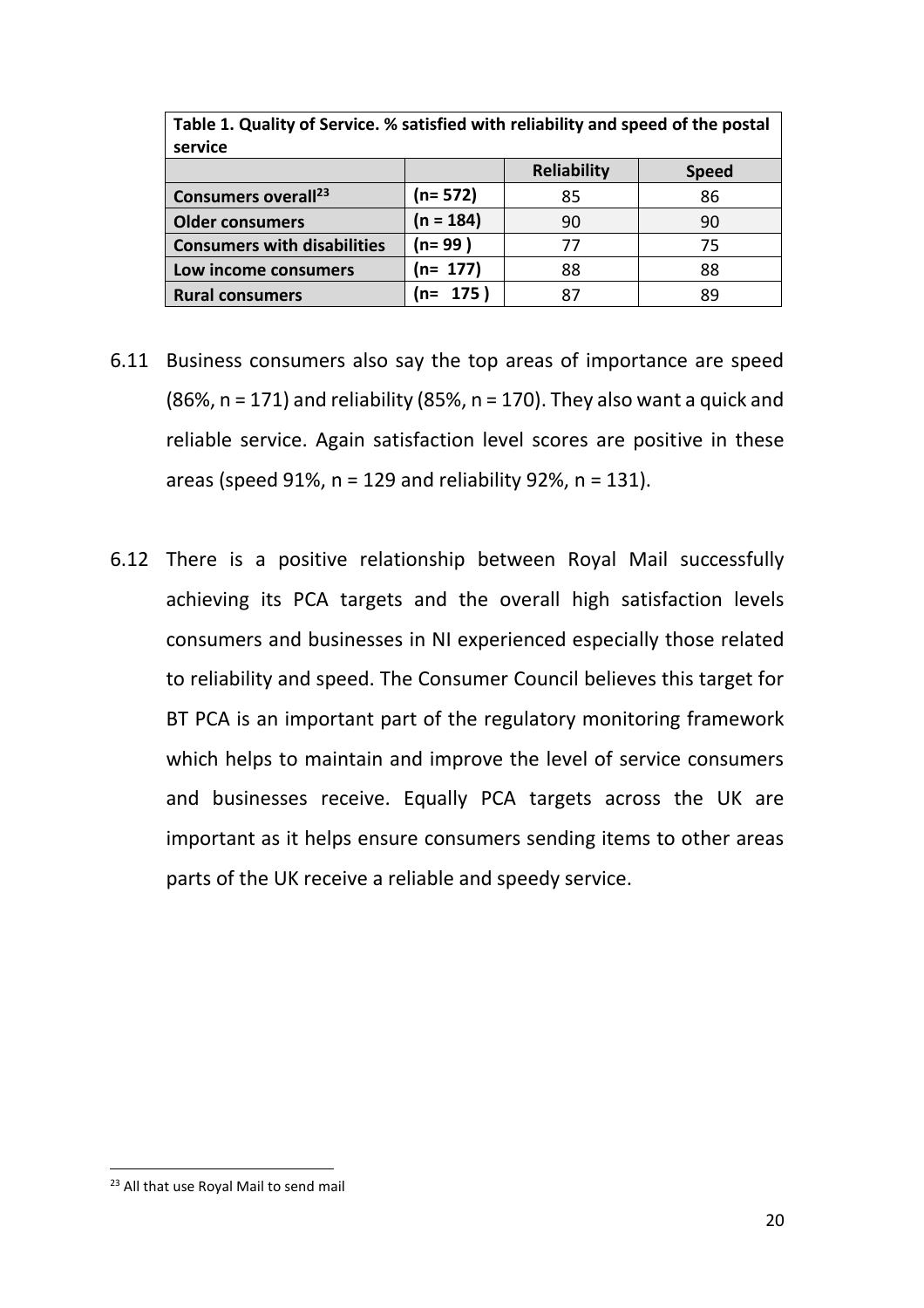#### **Cost of postage – price safeguard cap**

- 6.13 It is vital to protect consumers from price rises that negatively affect their behaviour or potentially exclude them from using universal postal service products. This is particularly important for the vulnerable, who are more dependent on mail as a form of communication, and those that send parcels.
- 6.14 Ofcom recognised the importance of the cost of postage to vulnerable consumers by introducing a price cap on second class stamps for letters and parcels up to 2kg. After recently reviewing the regulatory framework Ofcom said the safeguard cap will continue until March 2019 at which point it will be reviewed.
- 6.15 The continuation of the price cap until 2019 is good news for consumers but The Consumer Council must make sure a relevant safeguard to protect consumers exists after any future reviews. This is particularly important with the first and second class prices increases consumers experienced since 2012 (paragraph 3.2). Additionally, Ofcom's review of regulation decision document showed how the universal service provider increased the majority of its second class parcel prices from 2011-12. For example, all parcel prices which meet the medium sized criteria increased from 11% to 268%. The majority of parcel prices which meet the small sized criteria increased from 7%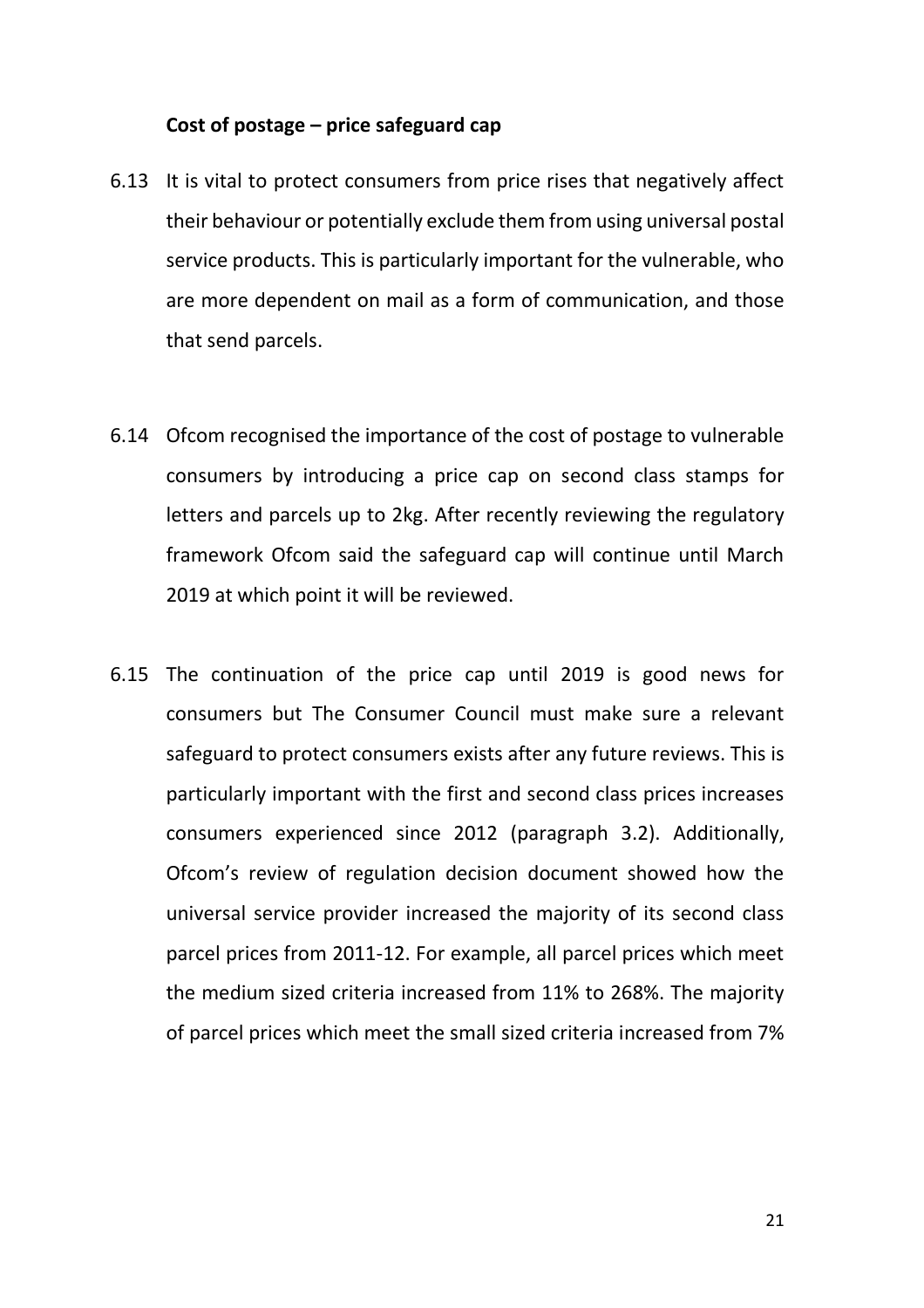to 111% although some heavier small parcel items decreased by 11% to 37%<sup>24</sup>.

- 6.16 Our recent research shows consumers' attitude towards the price they are paying for second class letters and parcels. For instance:
	- Older consumers (29%,  $n = 57$ ) and those on low income (28%,  $n =$ 81) are significantly more likely to say the price of sending second class letters is poor value for money compared to the general population (22%,  $n = 222$ ) who say this service is poor value for money.
	- NI businesses are more price sensitive than consumers with two in five (40%,  $n = 80$ ) saying second class letters are poor value for money. This is a greater proportion than those who say it represents value for money (37%,  $n = 72$ ). Rural businesses (41%, n=34) have a similar view that the service is poor value for money.
- 6.17 Also, vulnerable consumers are significantly more likely to be negatively affected by potential future price increases, which could lead to a change in their behaviour. Those with a disability say at 63p the basic second class letter service would be too expensive for them to use. Also, rural businesses are more sensitive to higher prices for sending letters saying 71p is the point where the service would be too

<sup>&</sup>lt;sup>24</sup> https://www.ofcom.org.uk/ data/assets/pdf file/0033/97863/Review-of-the-Regulation-of-Royal-[Mail.pdf](https://www.ofcom.org.uk/__data/assets/pdf_file/0033/97863/Review-of-the-Regulation-of-Royal-Mail.pdf)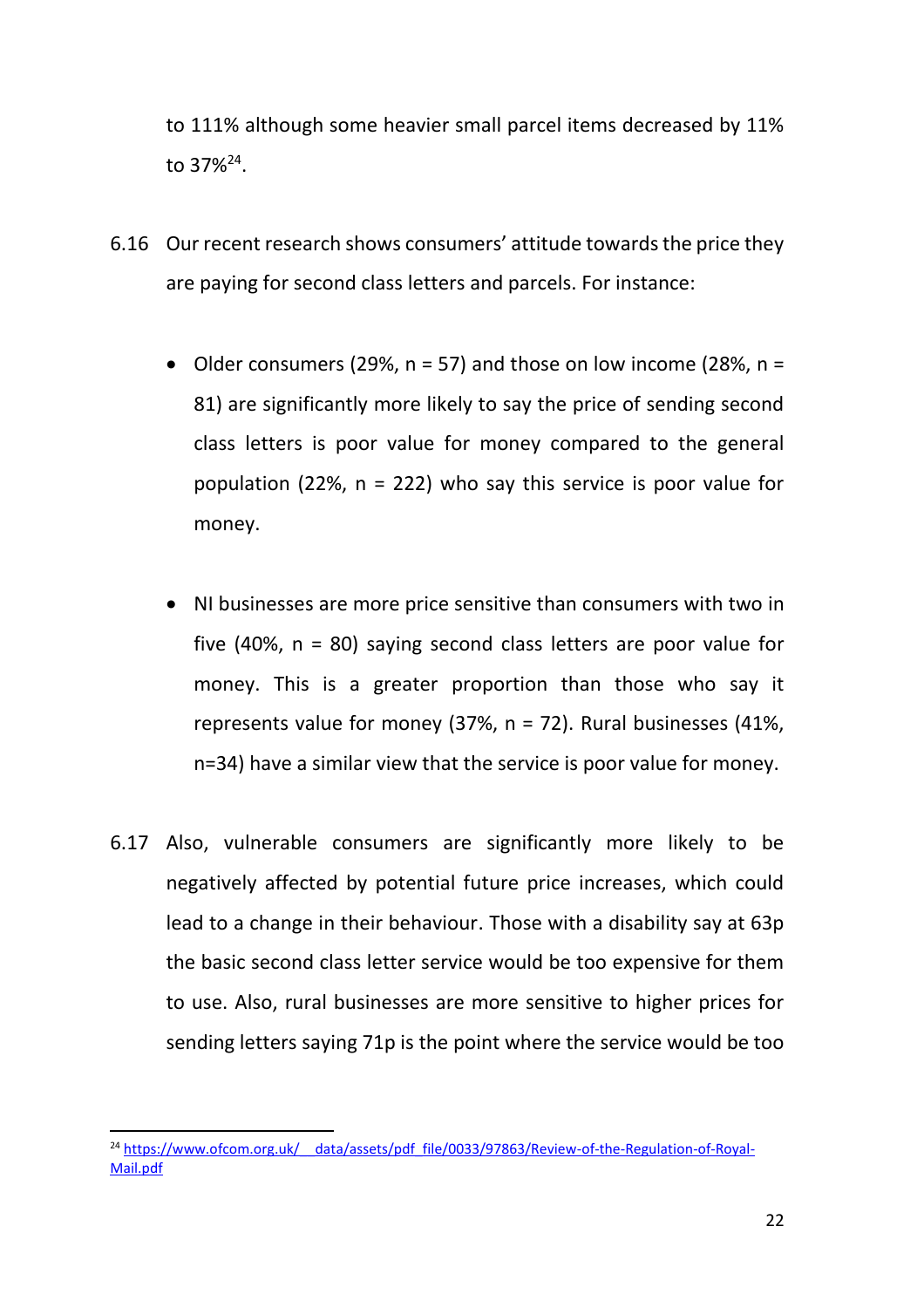expensive for them to continue to use the service. These groups have a lower tolerance to price increases.

- 6.18 Our research shows older consumers (28%,  $n = 55$ ), those on low income (28%,  $n = 82$ ) and those with disabilities (27%,  $n = 59$ ) feel the second class price of sending parcels is poor value for money. This is greater compared to the overall population  $(23\% , n = 207)$  who feel this service is poor value for money.
- 6.19 Many businesses also say the cost of sending a second class parcel is poor value for money. Almost three in ten feel (29%, n = 58) this way. A similar proportion of rural businesses and those that sell online share this view.
- 6.20 However, there are more urgent considerations about the current cost of sending parcels. Vulnerable consumers are significantly more likely to be negatively affected by price increases for parcels as shown in Table 2. Specifically those with a disability are most at risk, with the lowest average tipping point (£2.85) lower than the current cost of sending small parcels using the second class service through Royal Mail or using online postage. This identifies an emerging issue which requires action.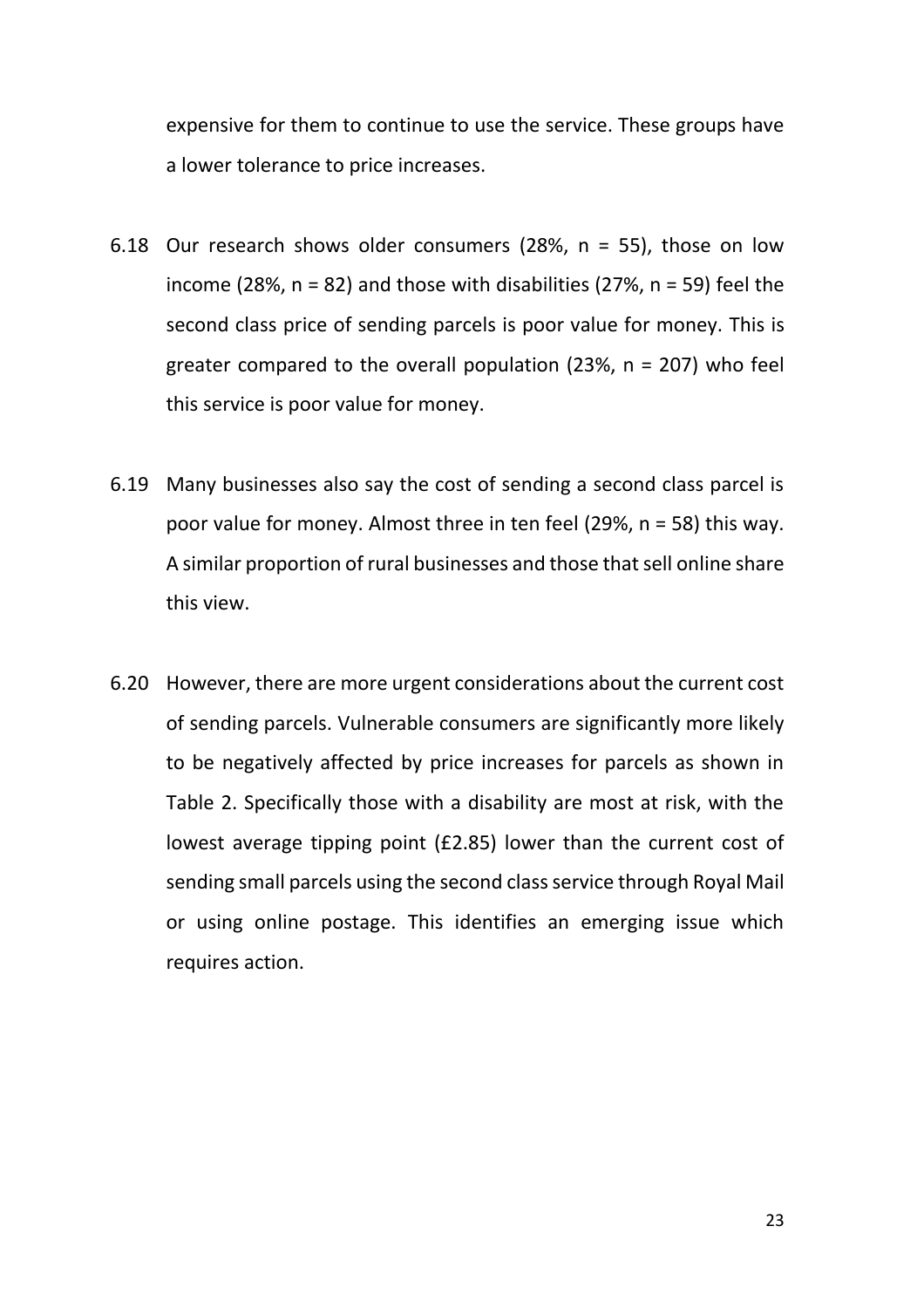| <b>Table 2. Consumer</b><br>attitudes to the price of<br>sending letters and parcel<br>by 2 <sup>nd</sup> Class | Letter<br><b>Poor VFM</b> | 2 <sup>nd</sup> Class<br><b>Letter</b><br><b>Tipping Point</b> | $2nd$ Class<br><b>Parcel</b><br><b>Poor VFM</b> | <b>Parcel</b><br><b>Tipping</b><br>Point |
|-----------------------------------------------------------------------------------------------------------------|---------------------------|----------------------------------------------------------------|-------------------------------------------------|------------------------------------------|
|                                                                                                                 | (%)                       | (E)                                                            | (%)                                             | (E)                                      |
| <b>Consumers overall</b>                                                                                        | $22 (n=222)$              | 0.74                                                           | $23 (n = 237)$                                  | 3.16                                     |
| <b>Older consumers</b>                                                                                          | $29 (n = 57)$             | 0.71                                                           | $28$ (n= 55)                                    | 3.01                                     |
| <b>Consumers with disabilities</b>                                                                              | $21(n=54)$                | 0.63                                                           | $27 (n = 42)$                                   | 2.85                                     |
| Low income consumers                                                                                            | $28(n=81)$                | 0.72                                                           | $28$ (n= 82)                                    | 3.02                                     |
| <b>Rural consumers</b>                                                                                          | $23(n=74)$                | 0.73                                                           | $25 (n = 81)$                                   | 3.02                                     |

6.21 Businesses are much more resilient to future price increases to the cost of sending parcels using the second class service with £3.41 the average tipping point.

#### **Scam mail**

- 6.22 Scam mail is an area of concern in the postal market which can have a detrimental effect on consumers, especially the vulnerable. A recent report by the COPNI illustrates the devastating impact<sup>25</sup>. In one case study it was estimated a consumer from NI sent at least £175,000 over a number of years in response to scam mail. Another case study showed the detriment goes beyond direct financial loss as the victim's marriage broke down and the family home was repossessed.
- 6.23 Recently Royal Mail has increased its efforts in dealing with scam mail so it better protects consumers<sup>26</sup>. This is positive news. Some examples of the action being taken include:

<sup>25</sup> <https://www.copni.org/media/1117/whos-calling.pdf>

<sup>26</sup> <http://www.royalmailgroup.com/royal-mail-step-attack-scam-mail>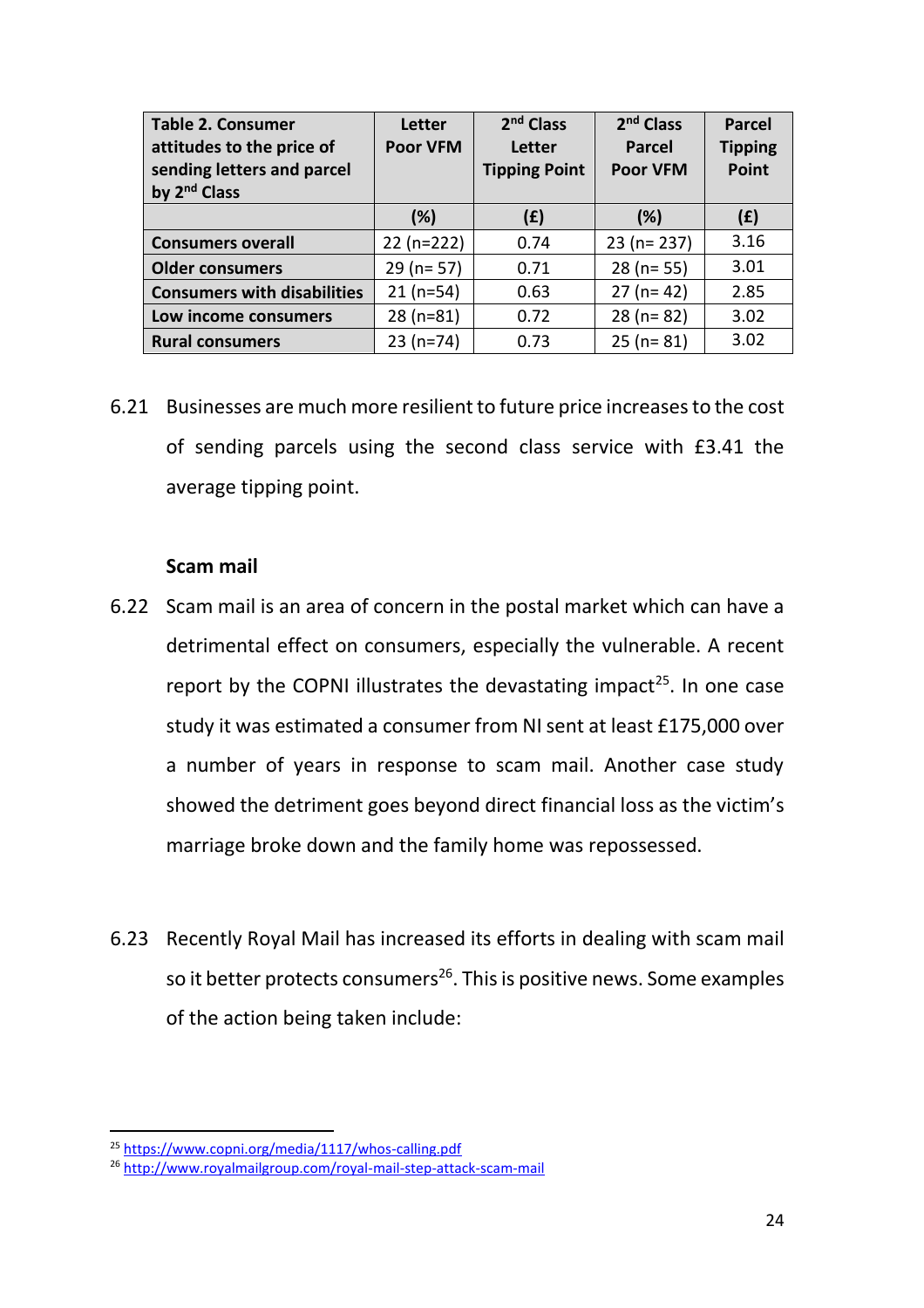- An industry-wide code of practice to help tackle scam mail;
- Quicker sharing of intelligence between postal operators on potential scam mail;
- The introduction of anti-scam clauses into bulk mail; and
- Engaging with other postal operators across Europe.
- 6.24 However, there is more work to do to help consumers to avoid becoming a victim of scam mail. Our research shows the potential scale of the problem in NI. Nearly a third of consumers  $(30\% , n = 304)$  say they have received mail they believe to be a scam. Those with a disability are most affected (35%,  $n = 54$ ) by this issue. The problem is also being experienced by businesses across NI with over 1 in 6 (17%, n = 34) saying they receive mail believed to be a scam.
- 6.25 The research also shows very few consumers and businesses report the matter to Action Fraud, the PSNI or Royal Mail. This means there is the opportunity to improve the reporting of scam mail to the relevant organisations.

| Table 3. Percentage receiving scam<br>mail and percentage that told others |           | <b>Received</b><br><b>Scam Mail</b> | <b>Told</b><br>Friends/<br>Family | <b>Reported</b> |
|----------------------------------------------------------------------------|-----------|-------------------------------------|-----------------------------------|-----------------|
|                                                                            |           | (%)                                 | (%)                               | (%)             |
|                                                                            |           |                                     |                                   |                 |
| <b>Consumers overall</b>                                                   | (n=1000)  | 30                                  | 10                                | 6               |
|                                                                            |           |                                     |                                   |                 |
| <b>Older consumers</b>                                                     | $(n=276)$ | 30                                  | 6                                 | 11              |
| <b>Consumers with disabilities</b>                                         | $(n=170)$ | 35                                  | 10                                | 7               |
| Low income consumers                                                       | (n=363)   | 29                                  | 9                                 | $\overline{2}$  |
| <b>Rural consumers</b>                                                     | $(n=321)$ | 21                                  | 21                                | 11              |
|                                                                            |           |                                     |                                   |                 |
| <b>Businesses</b>                                                          | (n=200)   | 17                                  | N/A                               | 15              |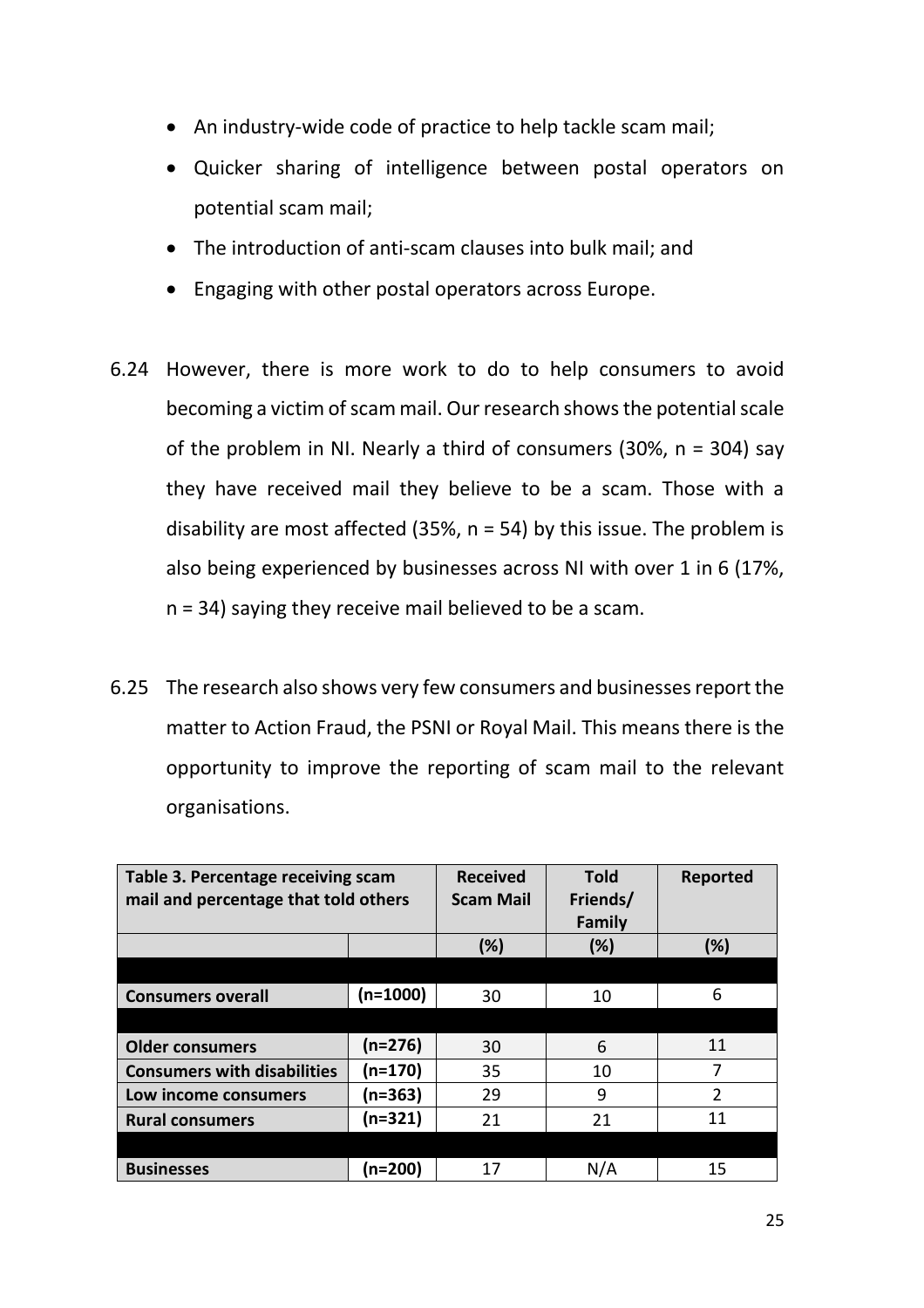## <span id="page-26-0"></span>**7 Conclusions and Recommendations**

- 7.1 Our study shows the postal service is still important to those with a disability, older consumers<sup>27</sup>, those on low incomes, rural consumers and businesses across NI.
- 7.2 Among these groups our research identifies a number of important findings. These consist of:
	- Low awareness of choice in the parcel market especially among vulnerable consumers;
	- The importance of speed and reliability of the postal service and the high satisfaction levels in these areas;
	- The emergence of potential issues around the price of sending second class parcels especially for those consumers with a disability; and
	- Many consumers and businesses are receiving scam mail and there is limited reporting to the relevant authorities.
- 7.3 The Consumer Council believes action is required in these areas and we make recommendations below.
	- **Improve consumer awareness of choice in the parcel market**. The Consumer Council will contribute to this recommendation by working with stakeholders to improve consumer awareness. We will explore how best to do this by focusing on those consumer

<sup>&</sup>lt;sup>27</sup> those aged 65 and over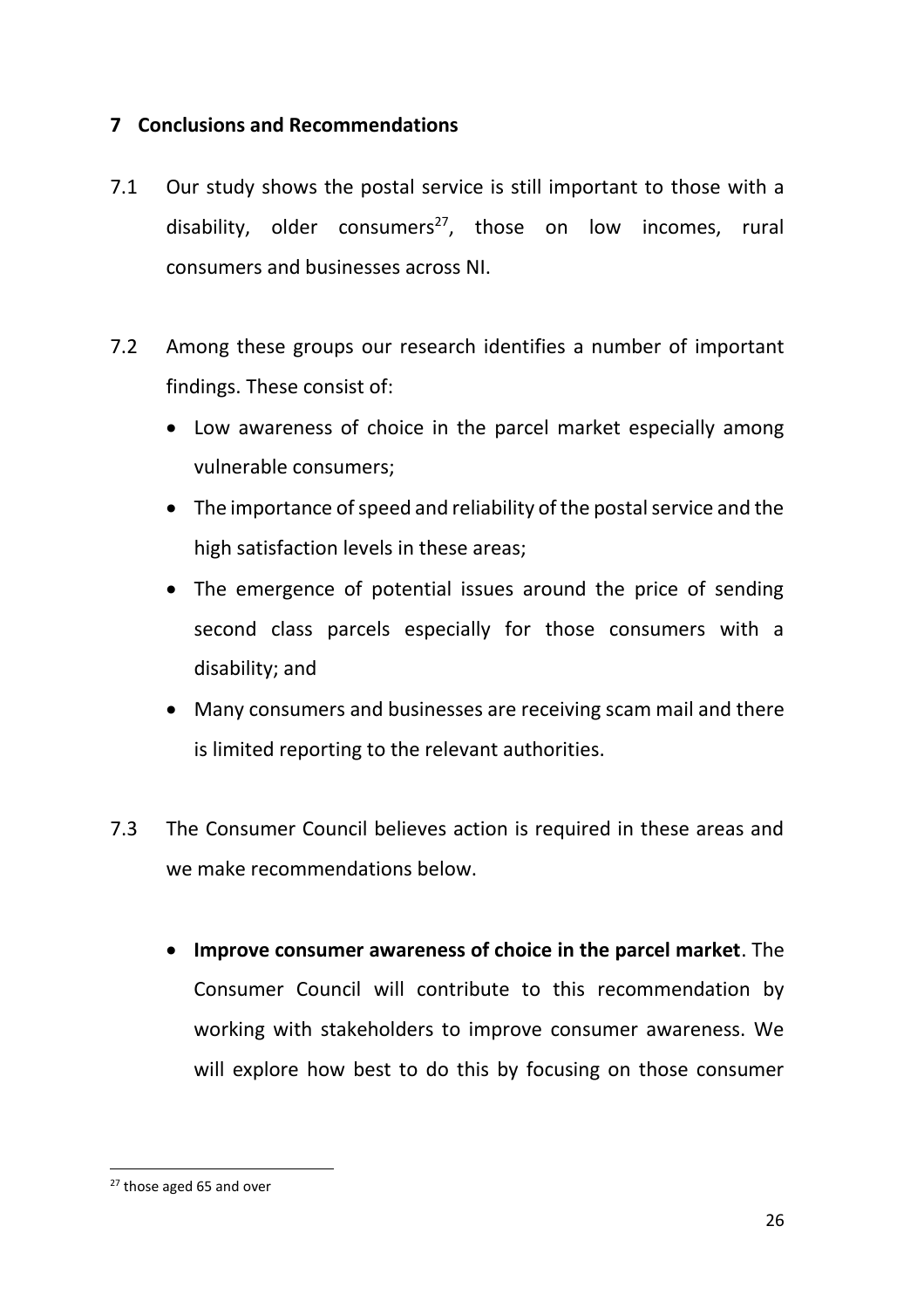groups who say they do not believe there is any competition in the parcel market.

- **Ofcom should fully consider how the PCA Quality of Service measure benefits consumers in the different nations of the UK.**  The Consumer Council believes the current regulatory framework positively influences the high satisfaction levels in NI for postal services. This is an important consideration before Ofcom reaches its decision on whether to propose any changes to the Quality of Service targets including reducing or removing the PCA target. The Consumer Council will review Ofcom's proposals and provide a full response once Ofcom consults on its proposals.
- **Ofcom should urgently look closer at the cost of sending second class parcels for vulnerable consumer groups to make sure they are not priced out of this service.** Our research identifies an area of emerging potential detriment especially for consumers with a disability who send parcels. This area requires urgent action and it is essential this consumer group is able to continue to access this part of the universal postal service.
- **Royal Mail and the Scamwise NI partnership (including The Consumer Council) should explore developing a scam mail awareness campaign and continue to work together.** The Scamwise NI partnership has a critical role to play in tackling scams by increasing consumer awareness on how to spot a scam and by encouraging consumers to report these to the best placed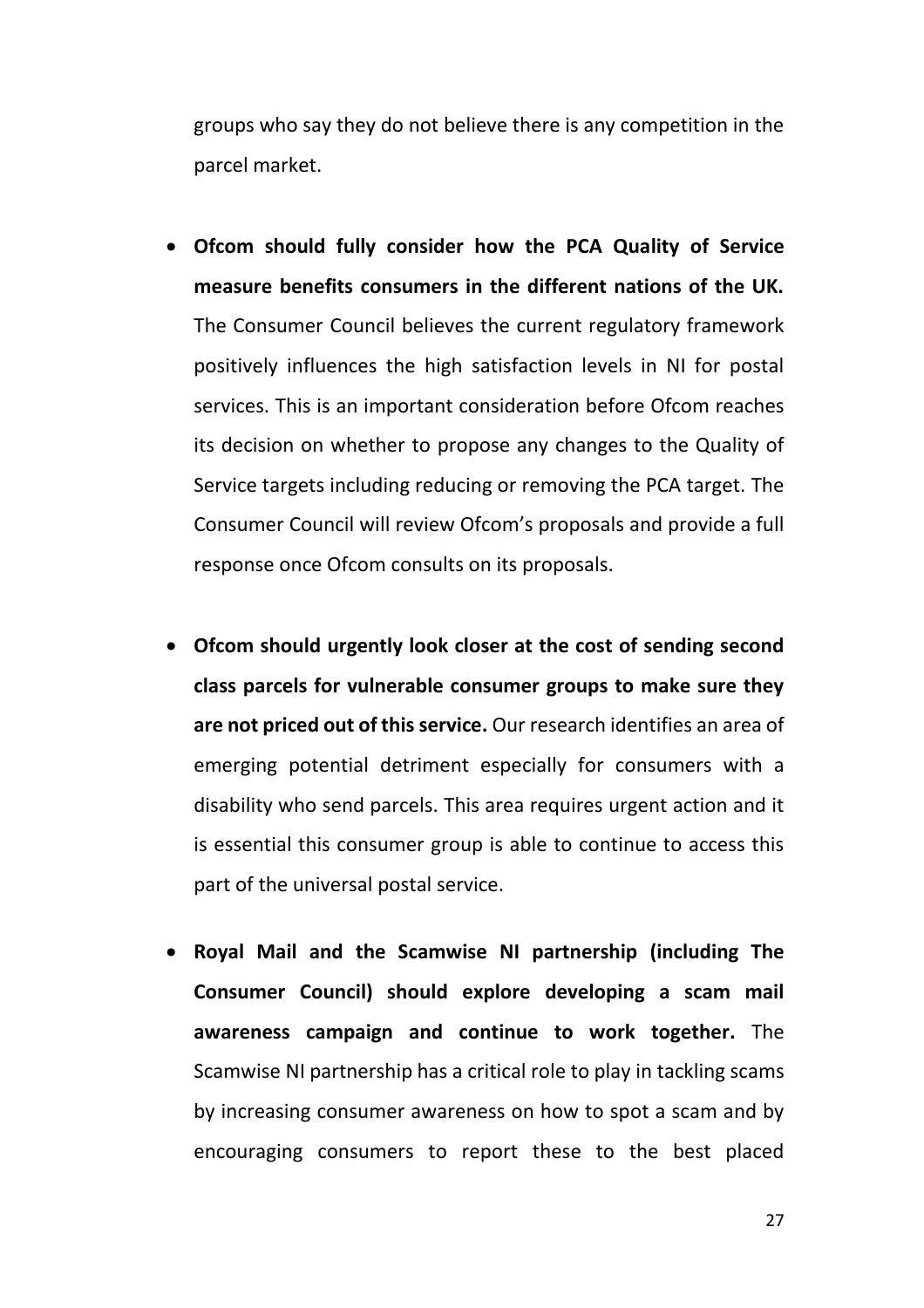organisations. A collaborative approach will complement the work Royal Mail is currently undertaking in this area<sup>28</sup>.

 $\overline{a}$ <sup>28</sup> At time of publication (February 2018) a Scamwise NI partnership and Royal Mail event on scam mail has been arranged for 5 March 2018.